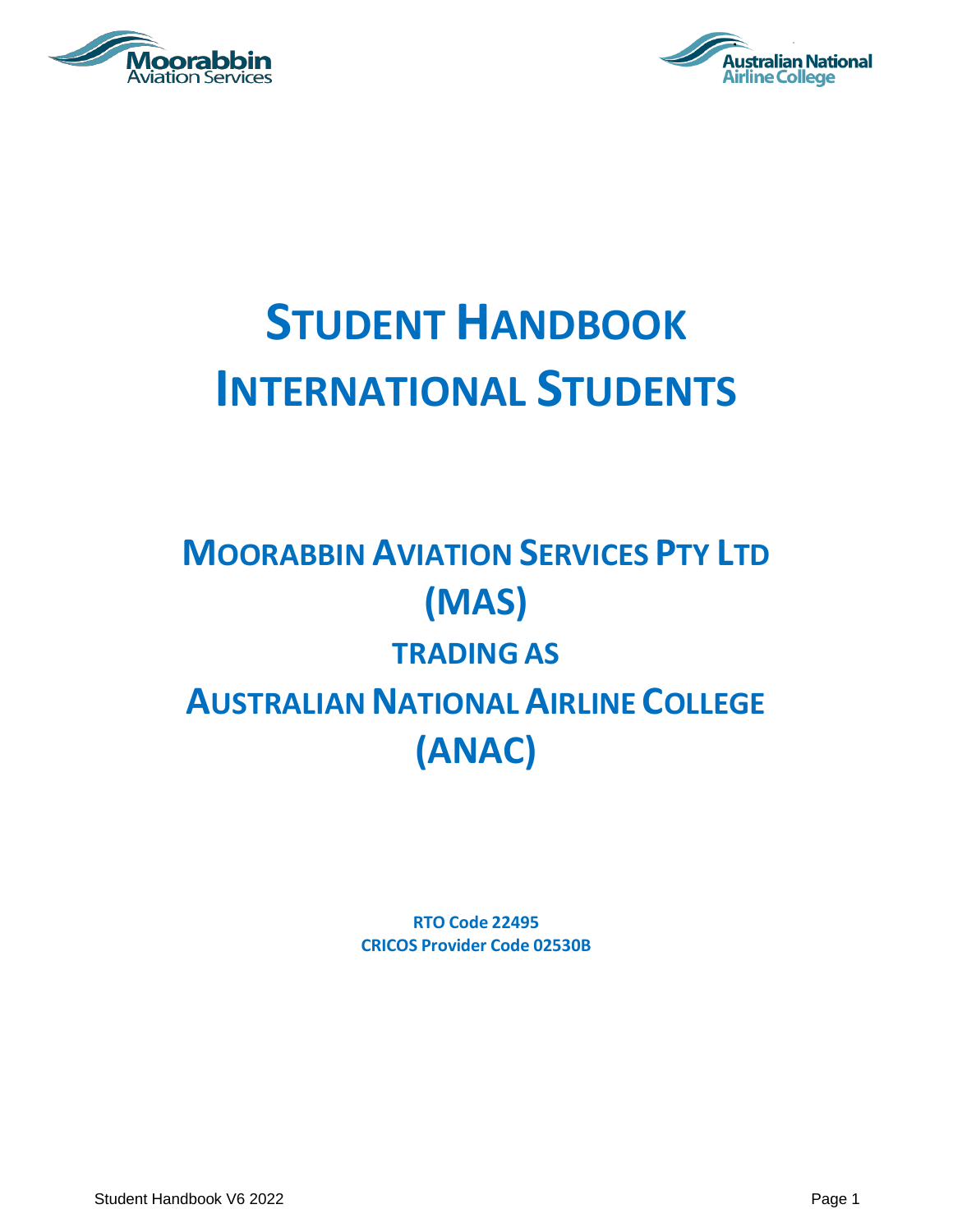



| 1.  |  |
|-----|--|
|     |  |
|     |  |
| 1.  |  |
| 2.  |  |
| 3.  |  |
| 4.  |  |
| 5.  |  |
|     |  |
|     |  |
|     |  |
|     |  |
|     |  |
| 6.  |  |
| 7.  |  |
| 8.  |  |
| 9.  |  |
| 10. |  |
|     |  |
|     |  |
|     |  |
|     |  |
|     |  |
|     |  |
|     |  |
|     |  |
|     |  |
|     |  |
|     |  |
|     |  |
|     |  |
|     |  |
|     |  |
|     |  |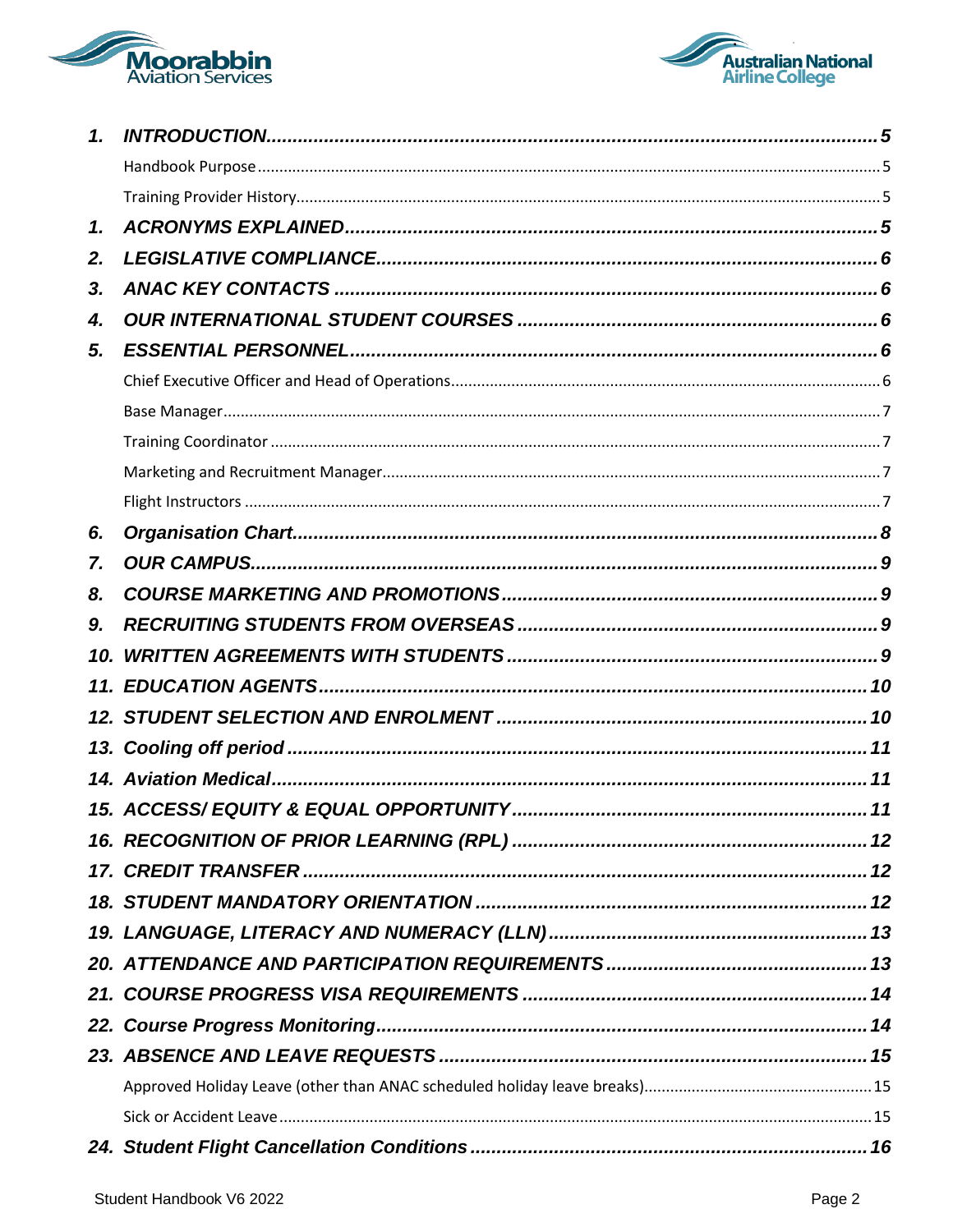

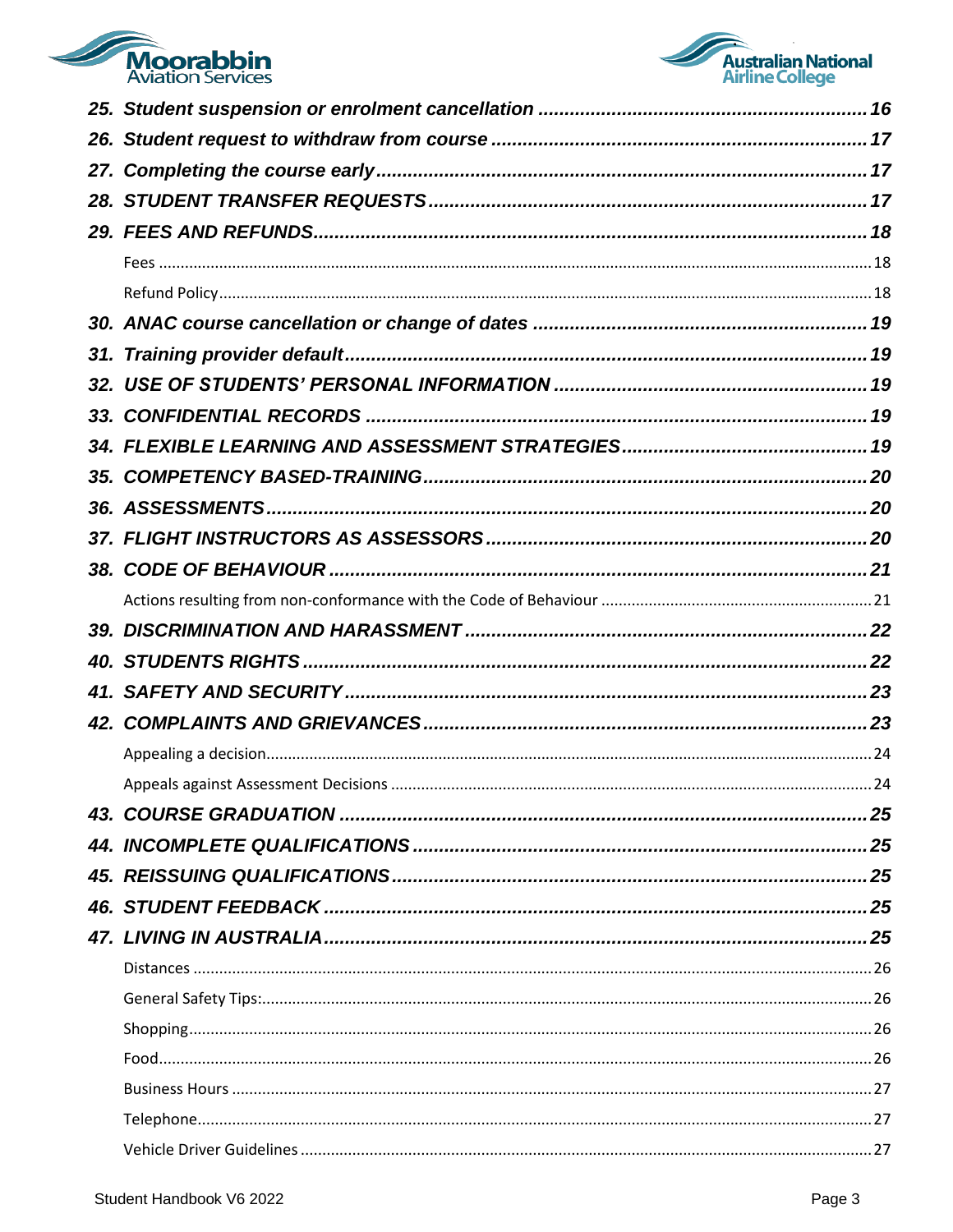



**PLEASE NOTE:** In a situation where Moorabbin Aviation Services is forced to change a student's course program, and/or where Government needs to impose restrictions within Australia or Australian States (for example COVID =19, or a natural disaster occurs), the content of this Handbook is subject to change.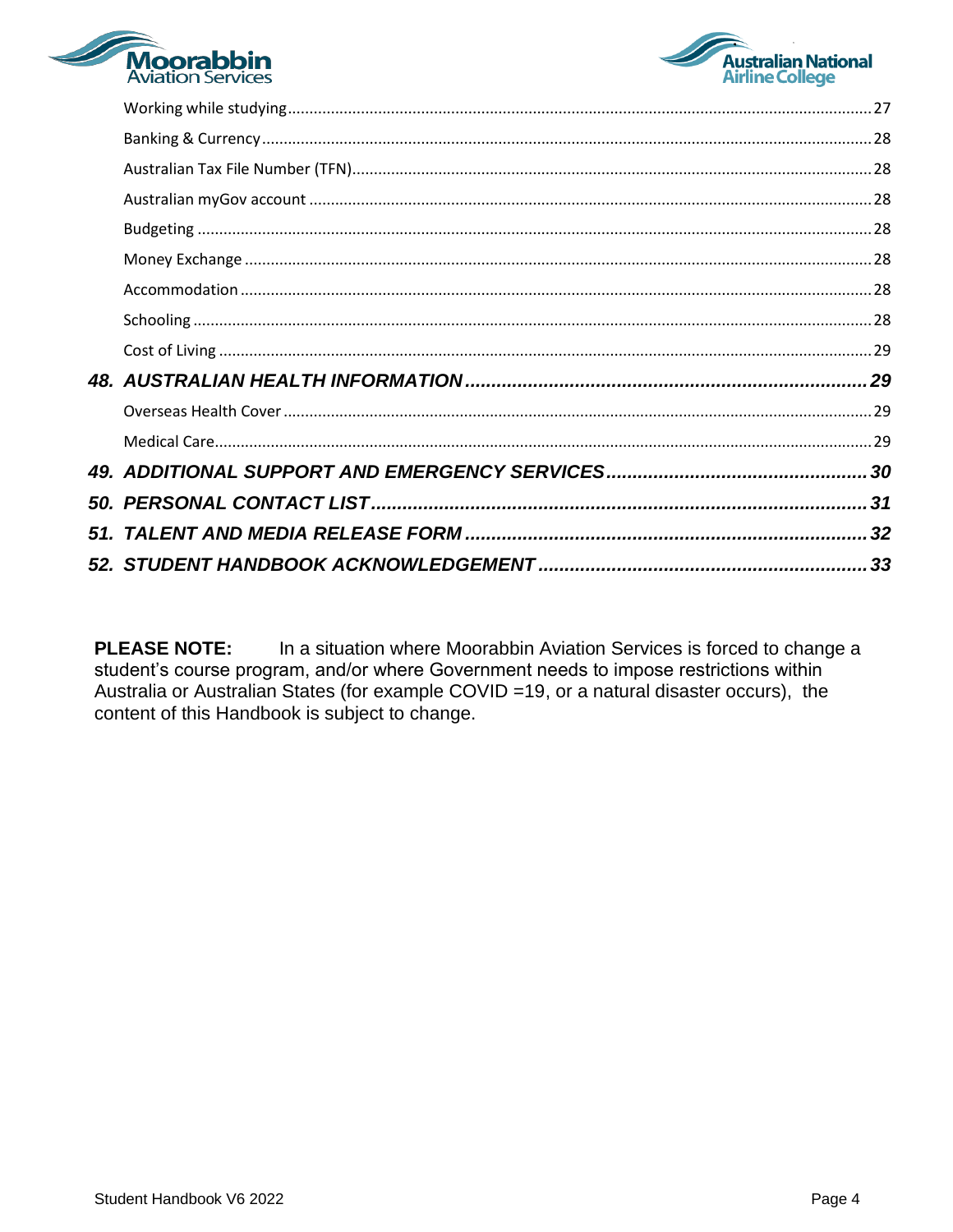<span id="page-4-0"></span>



# **1. INTRODUCTION**

#### <span id="page-4-1"></span>**Handbook Purpose**

This handbook is for all prospective and existing international students enrolling or enrolled in Australian Diploma /CRICOS courses with Moorabbin Aviation Services Pty Ltd (MAS) **trading as Australian National Airline College (ANAC)**. The information provided aims to assist students to settle into their chosen course and their study life in Australia, and to understand the services we offer. The handbook should be retained by students for future reference.

#### <span id="page-4-2"></span>**Training Provider History**

ANAC has been training pilots since 1990, including international students. Many of our graduates now fly for Airlines throughout the world.

We take pride in the quality of courses and services we deliver. In the delivery of Australian nationally accredited courses for overseas students, ANAC operates within the Standards for Registered Training Organisations (RTOs) [RTO Compliance](https://www.asqa.gov.au/rto/responsibilities/complying-legislation) and the ESOS legislative framework [ESOS Legislative Framework](https://www.asqa.gov.au/about/asqa/key-legislation/esos#:~:text=The%20ESOS%20Framework%20comprises%20the%3A%20Education%20Services%20for,and%20Training%20to%20Overseas%20Students%202018%20%28National%20Code%29)

The Standards for Registered Training Organisations (RTOs)

- describe the requirements that an organisation must meet in order to deliver nationally accredited courses in Australia
- ensure that training delivered by RTOs meets industry requirements (as set out in training packages and accredited courses) and has integrity for employment and further study
- ensure RTOs operate ethically and consider the needs of both students and industry

#### <span id="page-4-3"></span>**1. ACRONYMS EXPLAINED**

| <b>ANAC</b>   | Australian National Airline College-the trading name of Moorabbin Aviation Services Pty Ltd for<br>CRICOS courses offered to international students |  |  |
|---------------|-----------------------------------------------------------------------------------------------------------------------------------------------------|--|--|
| AQF           | Australian Qualifications Framework - a quality assured training framework in Australia                                                             |  |  |
| ASQA          | Australian Skills Quality Authority – regulator of Australian training providers                                                                    |  |  |
| ATO           | <b>Australian Tax Office</b>                                                                                                                        |  |  |
| CASA          | Civil Aviation Safety Authority – Australia's regulator for civil air operations<br><b>Head of Operations</b>                                       |  |  |
| <b>CRICOS</b> | Commonwealth Register of Institutions and Courses for Overseas Students                                                                             |  |  |
| CoE           | Confirmation of Enrolment issued through PRISMS                                                                                                     |  |  |
| <b>ESOS</b>   | Education Services for Overseas Students Act IELTS International English Language Testing System                                                    |  |  |
| <b>MAS</b>    | Moorabbin Aviation Services Pty Ltd                                                                                                                 |  |  |
| <b>PRISMS</b> | Provider Registration and International Student Management System<br>RTO Registered Training<br>Organisation - only RTOs can issue AQF certificates |  |  |
| TPS           | Tuition Protection Service – student protection against training provider default                                                                   |  |  |
| USI           | Unique Student Identifier – a reference number which gives a student access to their<br>completed training records and transcripts                  |  |  |
| <b>VET</b>    | <b>Vocational Education and Training</b>                                                                                                            |  |  |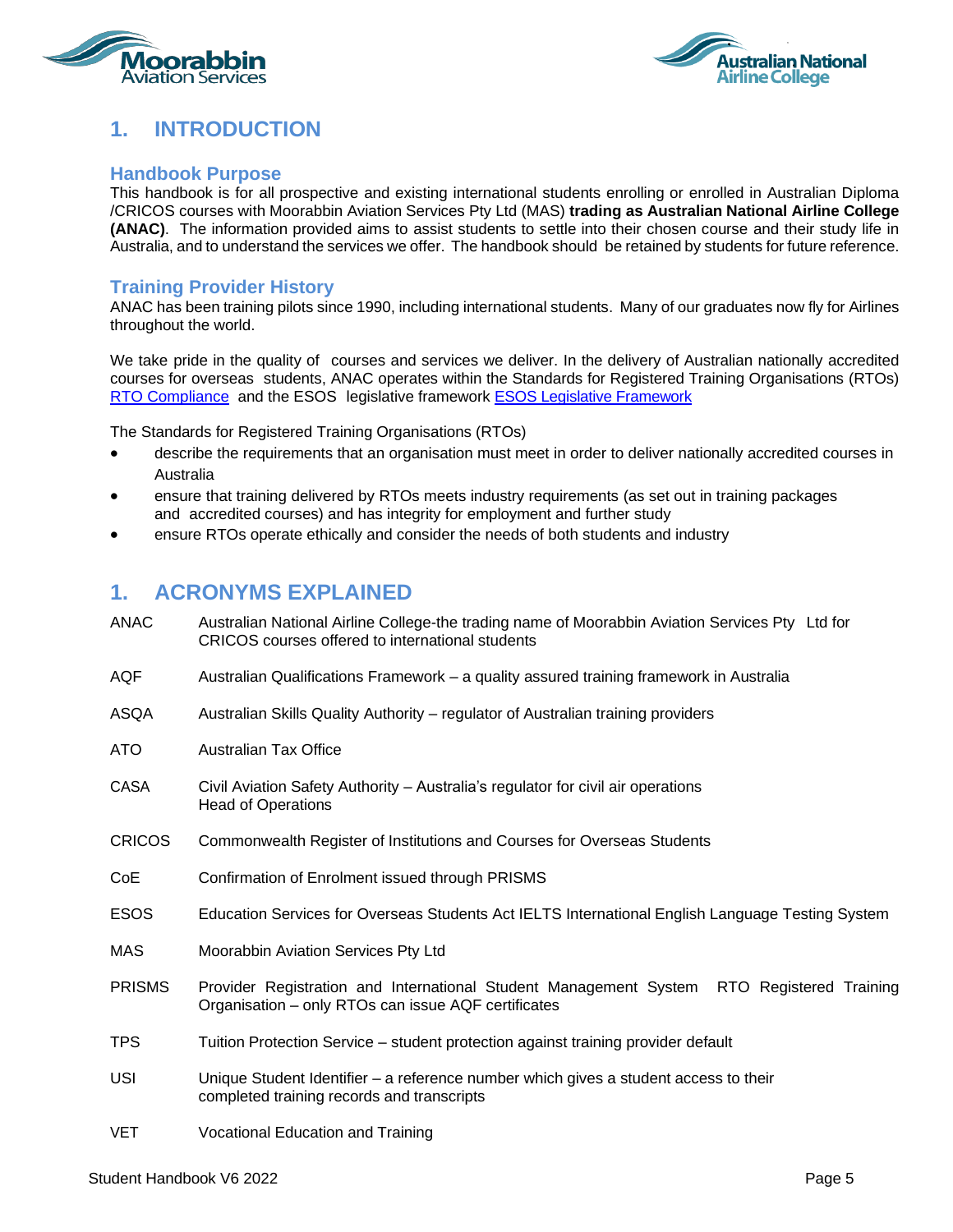<span id="page-5-0"></span>



# **2. LEGISLATIVE COMPLIANCE**

ANAC must comply with the various legislation within the operations of our college. These include: [ESOS Legislative Framework](https://internationaleducation.gov.au/regulatory-information/pages/regulatoryinformation.aspx) [VET Quality Framework | Australian Skills Quality Authority \(ASQA\)](https://www.asqa.gov.au/about/asqa/key-legislation/vet-quality-framework) [Worksafe Victoria](https://www.worksafe.vic.gov.au/laws) [Equal Opportunity Legislation](https://www.education.vic.gov.au/hrweb/divequity/Pages/default_eeo.aspx) Racial and Religious [Tolerances](https://www.humanrights.vic.gov.au/legal-and-policy/victorias-human-rights-laws/racial-and-religious-tolerance-act/) The Charter of Human Rights [and Responsibilities](https://www.humanrights.vic.gov.au/legal-and-policy/victorias-human-rights-laws/the-charter/#:~:text=The%20Charter%20of%20Human%20Rights%20and%20Responsibilities%20%28the,relationship%20between%20government%20and%20the%20people%20it%20serves.) Act 2006 [Copyright Laws](http://www8.austlii.edu.au/cgi-bin/viewdb/au/legis/cth/consol_act/ca1968133/) The Privacy Act 1988 and the [Australian](https://www.oaic.gov.au/privacy/the-privacy-act/#:~:text=The%20Privacy%20Act%201988%20%28Privacy%20Act%29%20was%20introduced,million%2C%20and%20some%20other%20organisations%2C%20handle%20personal%20information.) Privacy Principles [Discrimination Legislation](https://humanrights.gov.au/our-work/legal/legislation#Age) [Unique Student Identifiers Legislation](https://www.usi.gov.au/) Relevant [civil aviation safety](https://www.casa.gov.au/standard-page/overview-civil-aviation-safety-legislation) legislation Australian [Consumer](https://consumer.gov.au/australian-consumer-law) Law <http://consumerlaw.gov.au/the-australian-consumer-law/> [Tuition Protection Service](https://tps.gov.au/Home)

# <span id="page-5-1"></span>**3. ANAC KEY CONTACTS**

Darron Hurley –Chief Executive Officer and Head of Operations Base Manager – Edmond Dufty Training Coordinator – Stefan Almon Email: [enquiries@mas.vic.edu.au](mailto:enquiries@mas.vic.edu.au) Phone: + 61 03 95875159 [Moorabbin Aviation Services website](http://mas.vic.edu.au/) [Australian National Airline College website](https://flying-school.com/contact-us/)

# <span id="page-5-2"></span>**4. OUR INTERNATIONAL STUDENT COURSES**

ANAC is registered on the Australian CRICOS register to deliver the following courses to International Students: • AVI50219 Diploma of Aviation (Commercial Pilot Licence – Aeroplane)

• AVI50519 Diploma of Aviation (Instrument Rating)

#### <span id="page-5-3"></span>**5. ESSENTIAL PERSONNEL**

#### <span id="page-5-4"></span>**Chief Executive Officer and Head of Operations**

The person who holds the role of Head of Operations, which may be the same person as Chief Executive Officer (CEO) must safely manage all of MAS flight training in accordance with CASA rules and regulations, ensuring training is in accordance with the principles of competency-based training in a consistent and systematic manner. The CEO/HOO role is responsible for the standard of training, assessments and safety within ANAC. The CEO/HOO oversees personnel appointed to manage marketing and recruitment, flight training, administration, finance and compliance, and for ensuring flight training is delivered by instructors that have the vocational competence, and current aviation industry skills and knowledge which informs their training and assessment. The CEO/HOO has ultimate responsibility for approving student applications, for cancelling enrolments and for managing complaints and appeals. Engagement with industry is critical to ensuring training and assessment is aligned to current methods, technology, products and performance to meet both CASA and RTO standards.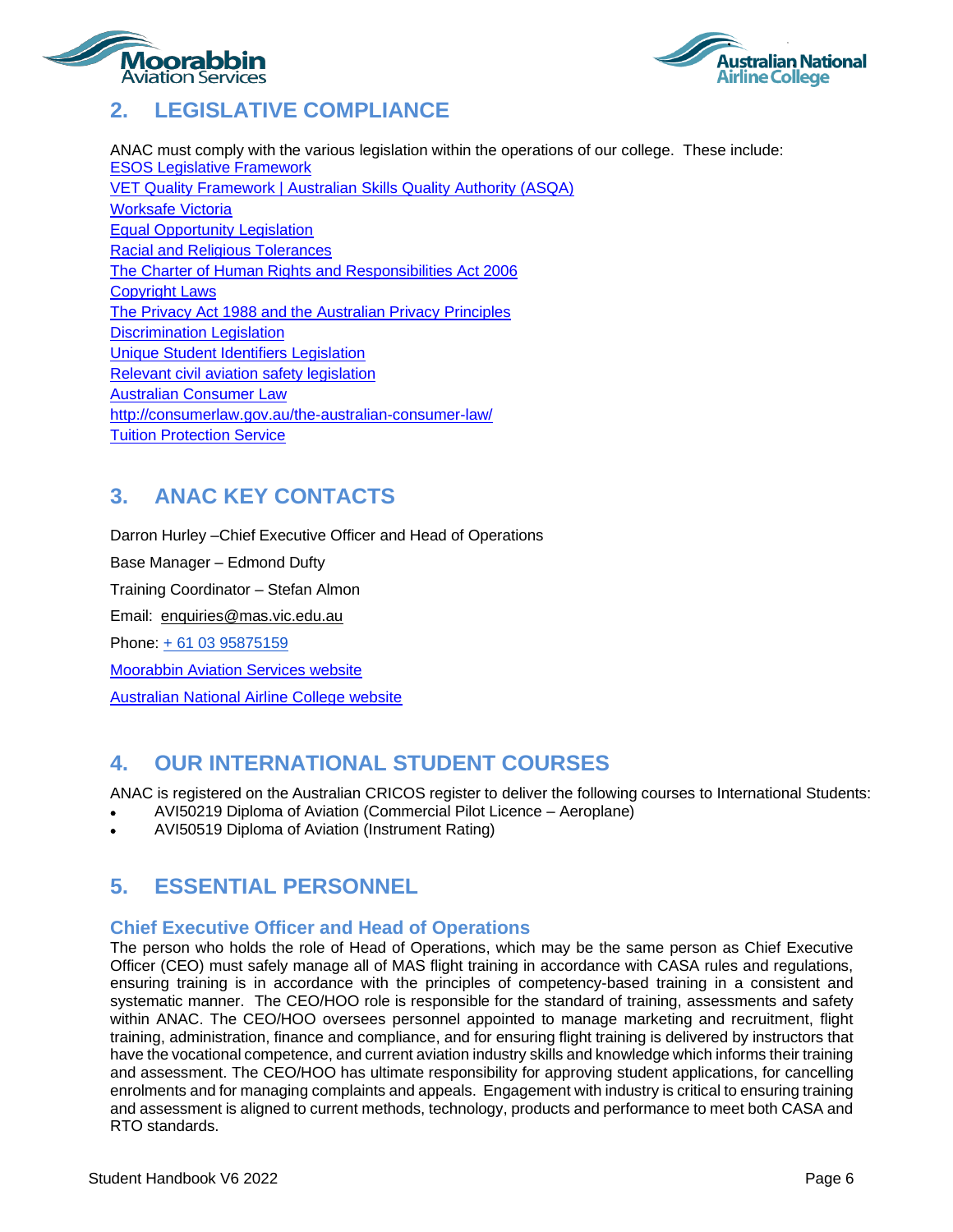



#### <span id="page-6-0"></span>**Base Manager**

The Base Manager's role is to manage all operations on base from flight training through to maintenance scheduling, and ensuring instructors, students and aircraft are scheduled and utilised appropriately. The Base Manager helps in supervising and guiding staff and students in flight training and holds responsibility for communications with staff and students. Working closely with the CEO and other senior personnel, the Base Manager ensures compliance with mandatory regulations including health and safety.

RTO students can contact the Base Manager to discuss any issues or concerns during their time at ANAC.

#### <span id="page-6-1"></span>**Training Coordinator**

Under RTO Standard 1, the Training Coordinator is responsible for implementing, monitoring and evaluating training and assessment, and for providing supervision of instructors where needed. Assessment must comply with the AVI training package and CASA flight training requirements, and is conducted in accordance with the Principles of Assessment and Rules of Evidence. The Training Coordinator ensures that all instructors maintain their currency of skills and knowledge including CASA Part 61 Flight or Simulator Instructor. The Training Coordinator is to ensure ANAC can demonstrate and provide evidence of instructors qualifications and professional development.

#### <span id="page-6-2"></span>**Marketing and Recruitment Manager**

The Marketing and Recruitment Manager ensures that marketing and information provided to prospective students is undertaken with integrity and in line with the National Code of Practice for Providers of Education and Training to Overseas Students. The role is conducted with particular attention to Standard 1 'Marketing information and practices', and Standard 3 Formalisation of 'Enrolment and written agreement'.

#### <span id="page-6-3"></span>**Flight Instructors**

Flight Instructors at ANAC supervise all ground and flight training. All staff have the regulated Training and Assessment Qualifications, a CASA Flight Instructor Rating and all the necessary endorsements to allow them to conduct and assess competency and underpinning knowledge. Flight Instructors must, by law, maintain accurate records of student attendance, course participation and student progress. Instructors are required to undertake professional development in the fields of knowledge and practice relevant to aviation training, learning and assessment including competency-based training and assessment.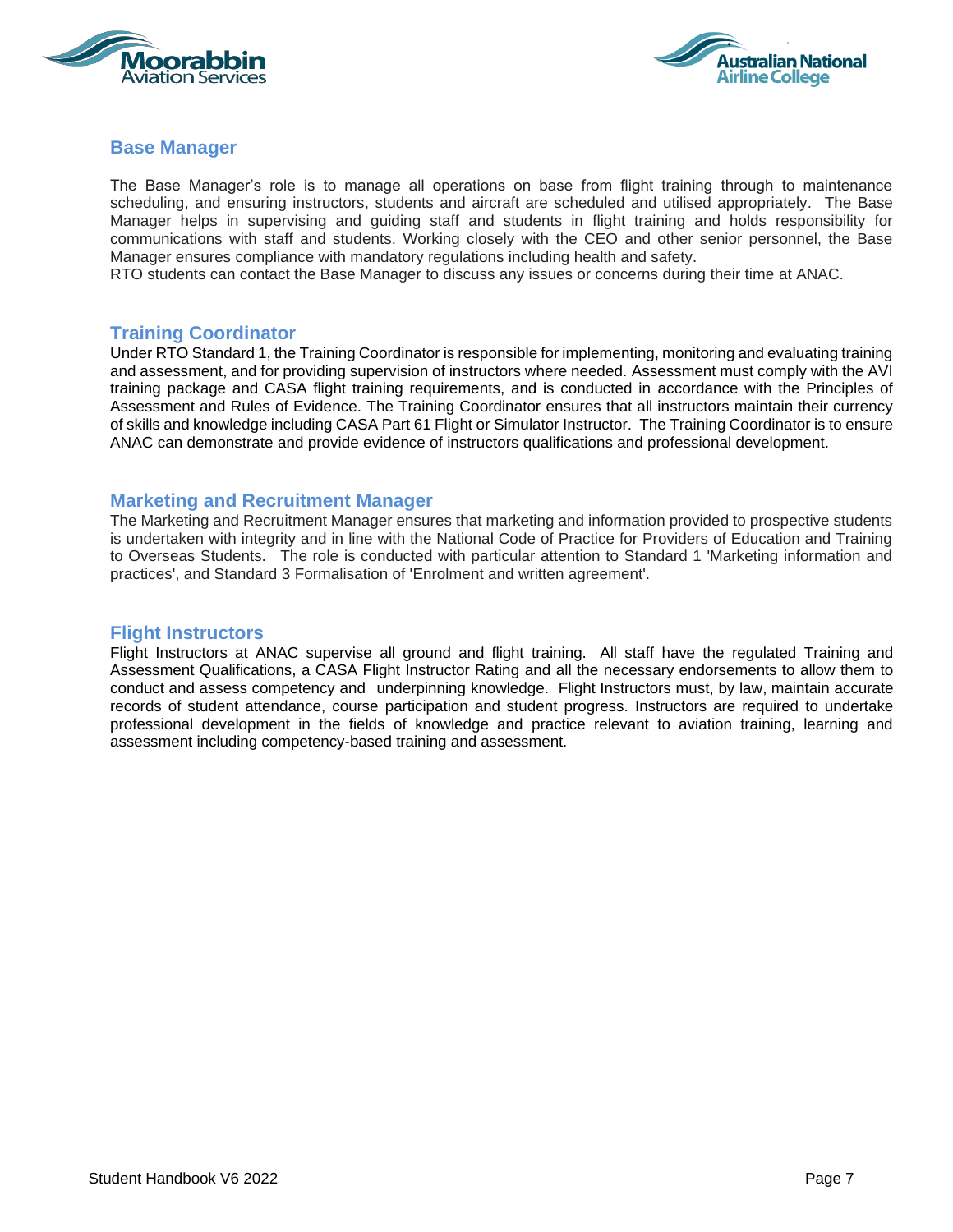<span id="page-7-0"></span>



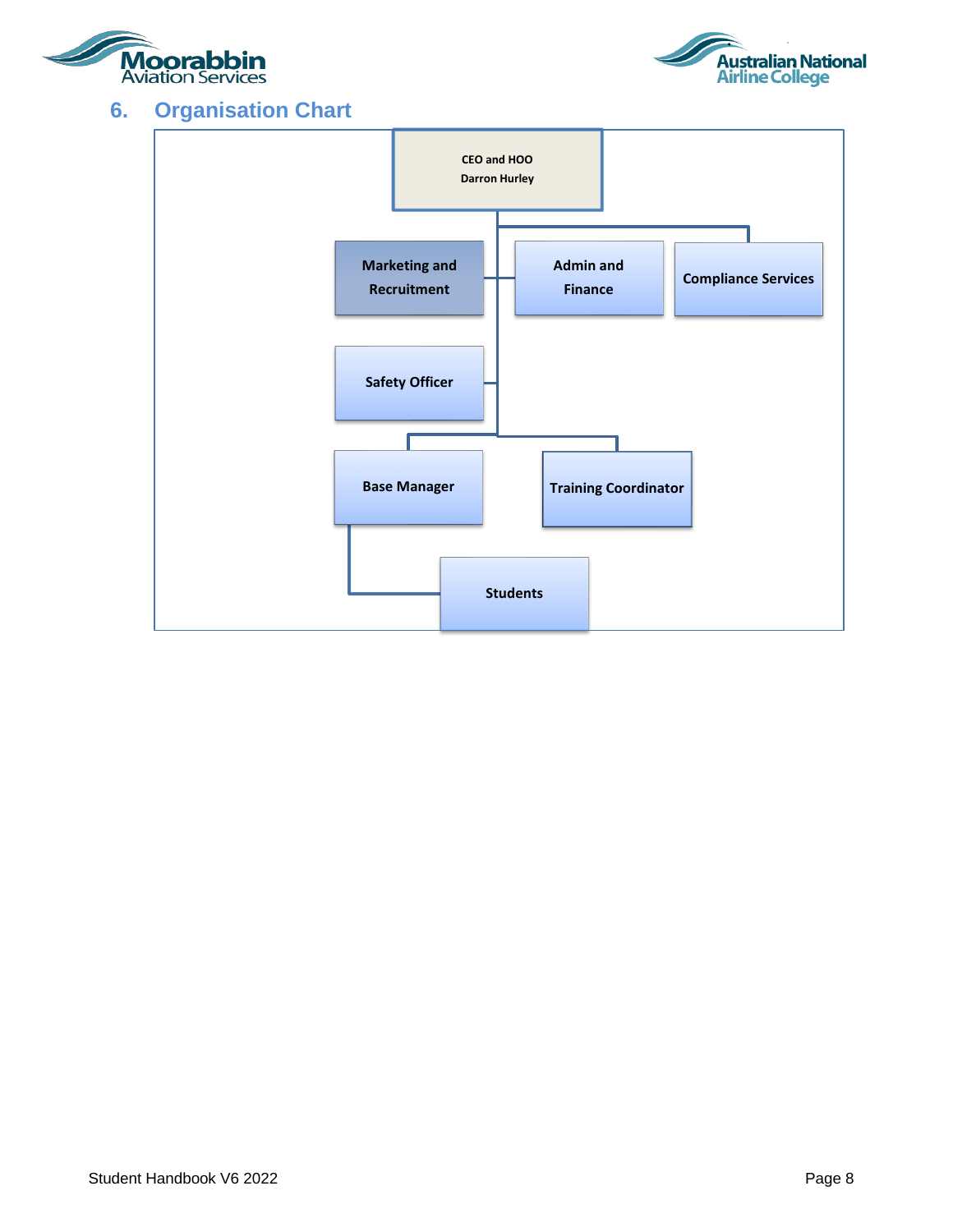<span id="page-8-0"></span>



# **7. OUR CAMPUS**

We are located at 125 Second Avenue, Moorabbin Airport VIC 3194 in the south eastern suburbs of Melbourne, where we have the facilities students need to learn how to fly and reach the high professional standard required for the Diploma qualifications. There include classrooms, briefing rooms as well as the aircraft and aerodrome required for training and assessment. Emergency procedures, evacuation plans and other safety information are located on the walls of communal rooms. Students are made aware of these and should be familiar with the emergency and evacuation procedures.

Moorabbin Aviation Services also operates from Mangalore Airport, a regional airport popular for flying charter businesses and private aircraft. Some training flights may originate from Mangalore during students training for the purpose of exposure to a non-controlled environment as well as expediting flight training tests in some cases.

# <span id="page-8-1"></span>**8. COURSE MARKETING AND PROMOTIONS**

ANAC ensures that all of our marketing and course promotions are factual, accurate and consistent with the services we provide and meets the Australian Consumer Law. All marketing and promotional materials include either the legal entity name of Moorabbin Aviation Services Pty Ltd or the registered trading name Australian National Airline College, as well as the RTO Provider Number and the CRICOS training provider registered number. CRICOS course codes are included and prior to enrolment, students are provided with full course details, course entry requirements, the course duration, and course tuition and non-tuition fees. Students are also provided information about an Australian Student Visa and about living and studying in Australia including the estimated living expenses.

# <span id="page-8-2"></span>**9. RECRUITING STUDENTS FROM OVERSEAS**

ANAC provides a range of current and comprehensive information for prospective students through this Handbook, the ANAC website, the Course Agreement and various other information and website inks for international students intending to undertake training with ANAC. Information provided includes:

- The course entry requirements, including English language proficiency and educational qualifications
- Qualification details and learning outcomes
- Training and assessment methods
- Course duration, and holiday breaks
- Campus locations, facilities, equipment and learning resources available to students
- Arrangements with other provides if these are relevant
- Indicative tuition and non-tuition fees, noting that some fees may change over the duration of the course
- Fees and Refund policy and procedures
- Conditions under which a student may defer, suspend or cancel
- Complaints and appeals procedures
- Information on the ESOS framework
- Accommodation options and indicative costs of living in Australia.

#### <span id="page-8-3"></span>**10. WRITTEN AGREEMENTS WITH STUDENTS**

The obligations and rights of ANAC and of each international student are provided in a written agreement which is signed by an ANAC representative and the student applying to enrol. Written agreements must comply with the requirements of the ESOS Act and the National Code of Practice for Providers of Education and Training to Overseas Students 2018. The written agreement outlines the course or courses in which the student is to be enrolled, any prerequisites necessary to enter the course or courses, tuition and non-tuition fees, refund policies, privacy information, and any conditions imposed on the student's enrolment.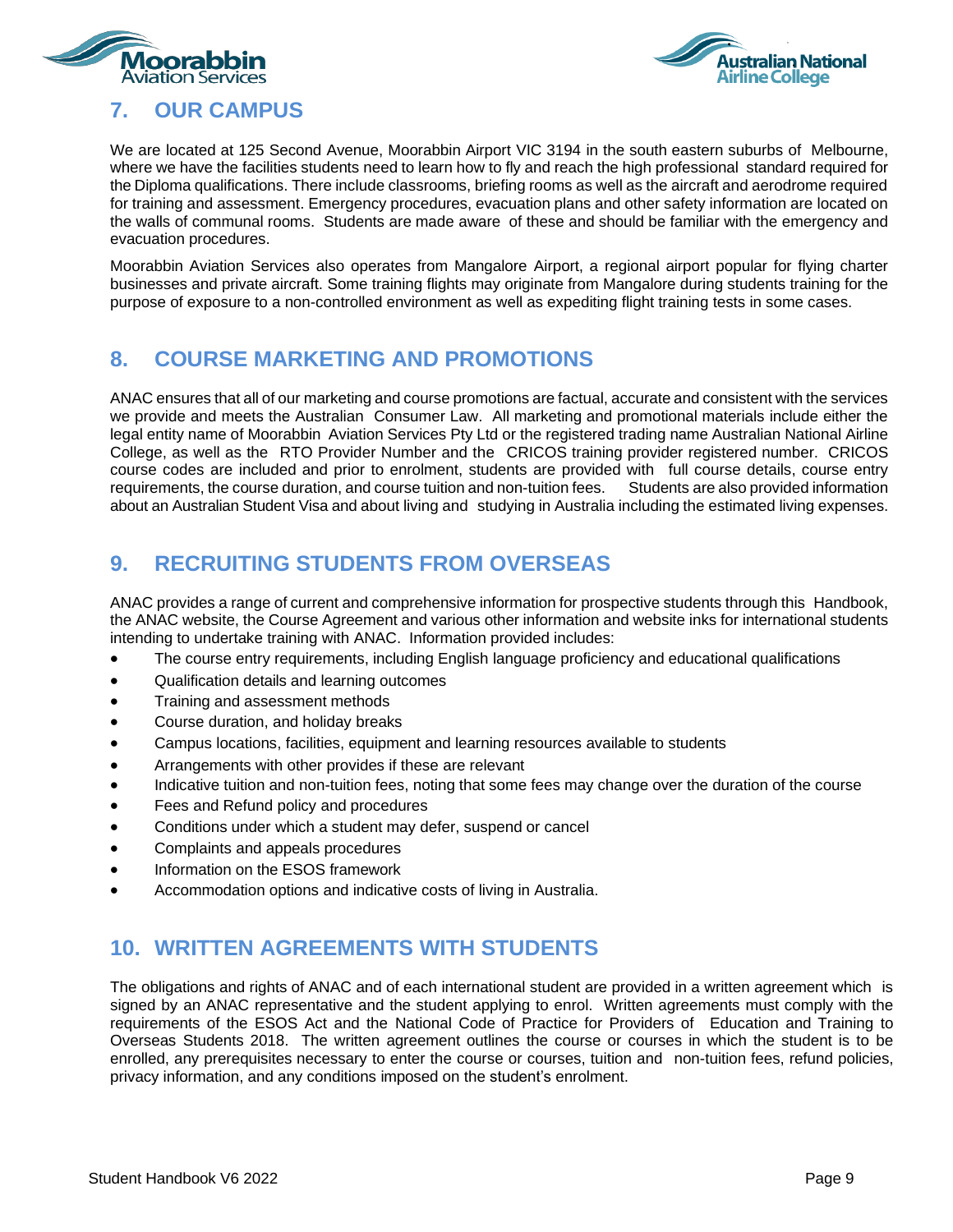



The agreement is made with the student once the student signs and returns the signed agreement. This does not affect the right of the student to take action under Australian Consumer Law where applicable. ANAC must retain records of all written agreements and receipts of payments under the agreement for at least two years after the student ceases to be an accepted student.

This course handbook is provided to students prior to enrolment by email and can be provided in hardcopy.

ANAC will not accept tuition or non-tuition fees until the student has signed or otherwise accepted the written agreement. The agreement may cover multiple courses.

Tuition fees are defined as being fees directly related to the provision of the course. ANAC gives a clear guide to the range of additional costs that may occur throughout the course so that students are able to budget for the payment of all fees.

# <span id="page-9-0"></span>**11. EDUCATION AGENTS**

Where ANAC engages an education agent to formally represent it, ANAC enters into and maintains a formal agreement with the education agent. The agreement includes a number of conditions, ensuring the agent will:

- observe appropriate levels of confidentiality and transparency in their dealings with overseas students or intending overseas students
- act honestly and in good faith, and in the best interests of the student
- have appropriate knowledge and understanding of the international education system in Australia, including the Australian International Education and Training Agent Code of Ethics.

#### <span id="page-9-1"></span>**12. STUDENT SELECTION AND ENROLMENT**

We encourage applications from people of all cultures and groups provided they meet the specified guidelines for selection. Training enquiries are coordinated by the ANAC Marketing and Recruitment Manager.

Students wishing to enrol in our Diploma courses, must be at least 18 years of age and must have meet the English language requirement to qualify for enrolment. Details about English language requirements for ANAC courses are provided within the Course Agreement. Click on the following link for general information about Australian Department of Home Affairs - [English Language.](https://immi.homeaffairs.gov.au/help-support/meeting-our-requirements/english-language)

More Visa information for students wishing to study in Australia is provided on the Department of Home Affairs office website: [Subclass 500 Student visa \(homeaffairs.gov.au\).](https://immi.homeaffairs.gov.au/visas/getting-a-visa/visa-listing/student-500) This includes financial capacity requirements, health insurance for students, visa conditions, work conditions, workplace rights, and more.

The best way to enrol in any of the courses is to email or call us. All prospective students will be given:

- an Enrolment Application Form
- access to this Student Handbook;
- a course outline including expected outcomes
- a fee schedule showing current tuition fees and other costs associated with our courses;
- refund information; and
- complaints and appeals information.

All students enrolling in our Diploma courses will require a USI which prospective students provide to us in the Enrolment Form. These is easily created through the Australian Government USI website: [https://www.usi.gov.au/.](https://www.usi.gov.au/) Students who have studied in Australia previously may already have a USI and can check this on the same website. To create a USI, the student must provide details of one form of identification (for example: ImmiCard or Non-Australian Passport – with Australia visa). Where the student cannot provide the USI at enrolment, it must be provided before commencing the course.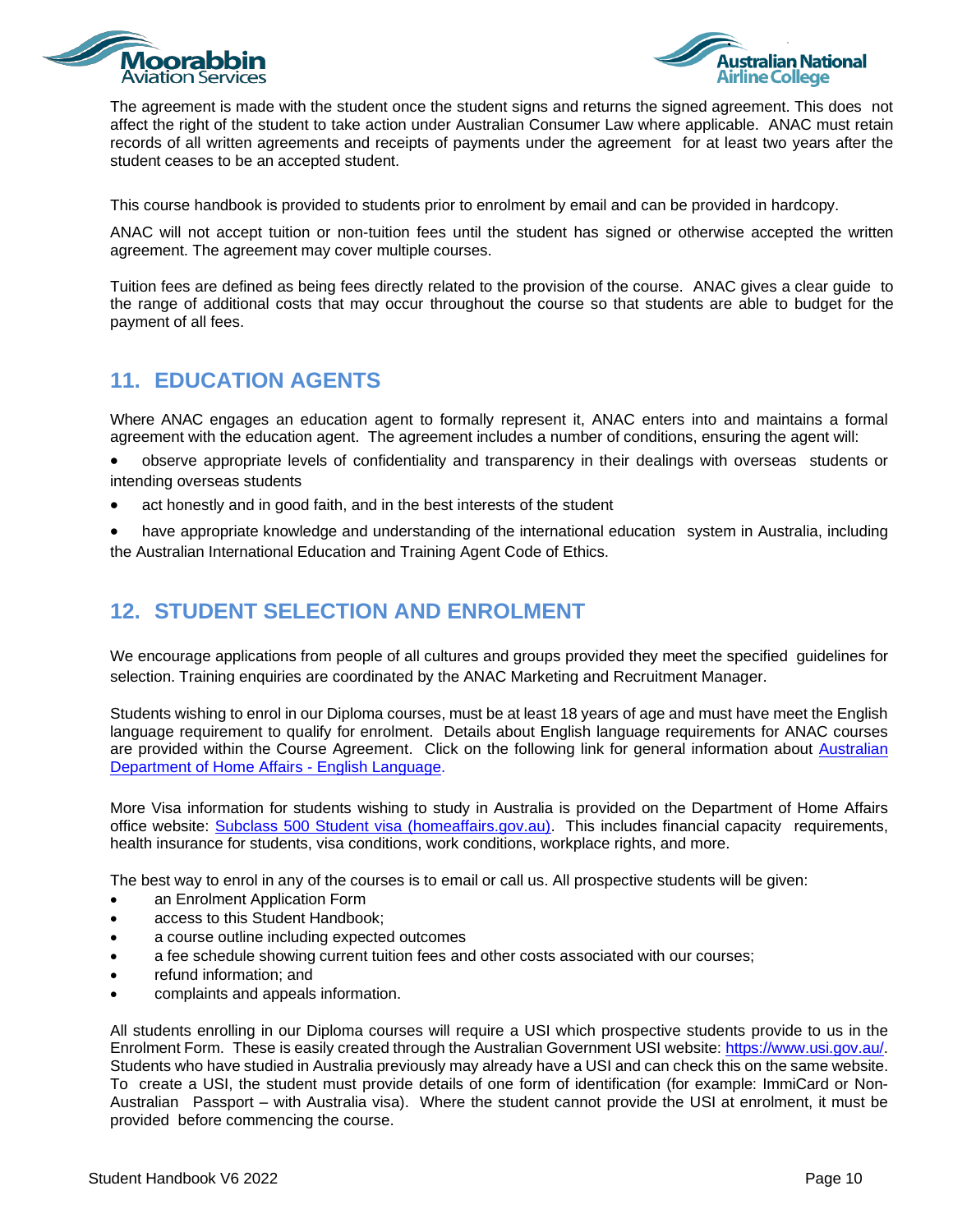



The Marketing and Recruitment Manager will accept student enrolment applications based on the information the student provides, so it is important that all requested documentation is provided.

When the application has been accepted, the student is sent a Letter of Offer and a Course Agreement. Only when the applicant has agreed to the course offer by signing the Course Agreement is the course deposit then required to secure the position in the course.

# <span id="page-10-0"></span>**13. Cooling off period**

Students are entitled to a seven (7) business day non-statutory cooling off period to give them the opportunity to change their mind about their enrolment. The cooling-off period commences once the Course Agreement has been signed and the course deposit has been made. It will end in seven (7) business days (Saturdays. Public holidays, bank holidays and Sundays are not included in the cooling-off period). If the student decides not to proceed with the enrolment, they need to submit a signed, written notice to the Chief Flight Instructor within the cooling-off period either in person or via email. Note: If the cooling-off period falls within 7 days before course commencement, students are not entitled to any refund except in unforeseen or exceptional circumstances, which will be determined by the CEO/HOO.

# <span id="page-10-1"></span>**14. Aviation Medical**

To train as a pilot, students must pass an Aviation Medical examination and hold a Class 1 Aviation Medical certificate at the time of conducting their CPL flight test, a Class 2 is sufficient for the grant of a RPL or PPL licence. These are general medicals which include an ECG (for the heart), an audio test and an eye test (note: wearing glasses/contact lenses does NOT prevent a student from passing the medical). The medical examination can be undertaken in Australia, but it is advisable to do this before coming to Australia if there is an approved examiner close by. Before booking for an Aviation Medical, the student needs an Aviation Reference Number (ARN) which is issued by CASA. This is downloaded, completed, and scanned to CASA at [clarc@casa.gov.au.](mailto:clarc@casa.gov.au)

The form No 1162 can be downloaded from the CASA website. Individual aviation reference number application | [Civil Aviation Safety Authority \(casa.gov.au\)](https://www.casa.gov.au/standard-page/individual-aviation-reference-number)

There is a list of Aviation Medical Examiners for overseas areas on the CASA website: [https://www.casa.gov.au/licences-and-certification/aviation-medicine/search-medical-examiner-or-eye](https://www.casa.gov.au/licences-and-certification/aviation-medicine/search-medical-examiner-or-eye-examiner)[examiner](https://www.casa.gov.au/licences-and-certification/aviation-medicine/search-medical-examiner-or-eye-examiner)

# <span id="page-10-2"></span>**15. ACCESS/ EQUITY & EQUAL OPPORTUNITY**

The ANAC CEO/HOO is responsible for all matters relating to student access, equity and equal opportunity matters. The CEO/HOO acts as the access and equity officer for ANAC, so if a student is experiencing any harassment or discrimination, refer the matter to the CEO/HOO in person or in writing.

ANAC Access, Equity and Equal Opportunity policy is to:

- ensure that access to employment and training is available, regardless of gender, socioeconomic background, disability, ethnic origin, age, race or religion
- deliver training services in a non-discriminatory, open and respectful manner
- ensure staff are appropriately skilled in access and equity issues, including cultural awareness and sensitivity to the requirements of students with special needs
- ensure provision of facilities appropriate to students' levels of mobility, physical and intellectual capacity.
- provide training in a manner that includes and reflects the diverse client population
- actively encourages the participation of clients from traditionally disadvantaged groups and specifically offer assistance to those most disadvantaged
- provide culturally inclusive language, literacy and numeracy advice and assistance so students can meet their learning objectives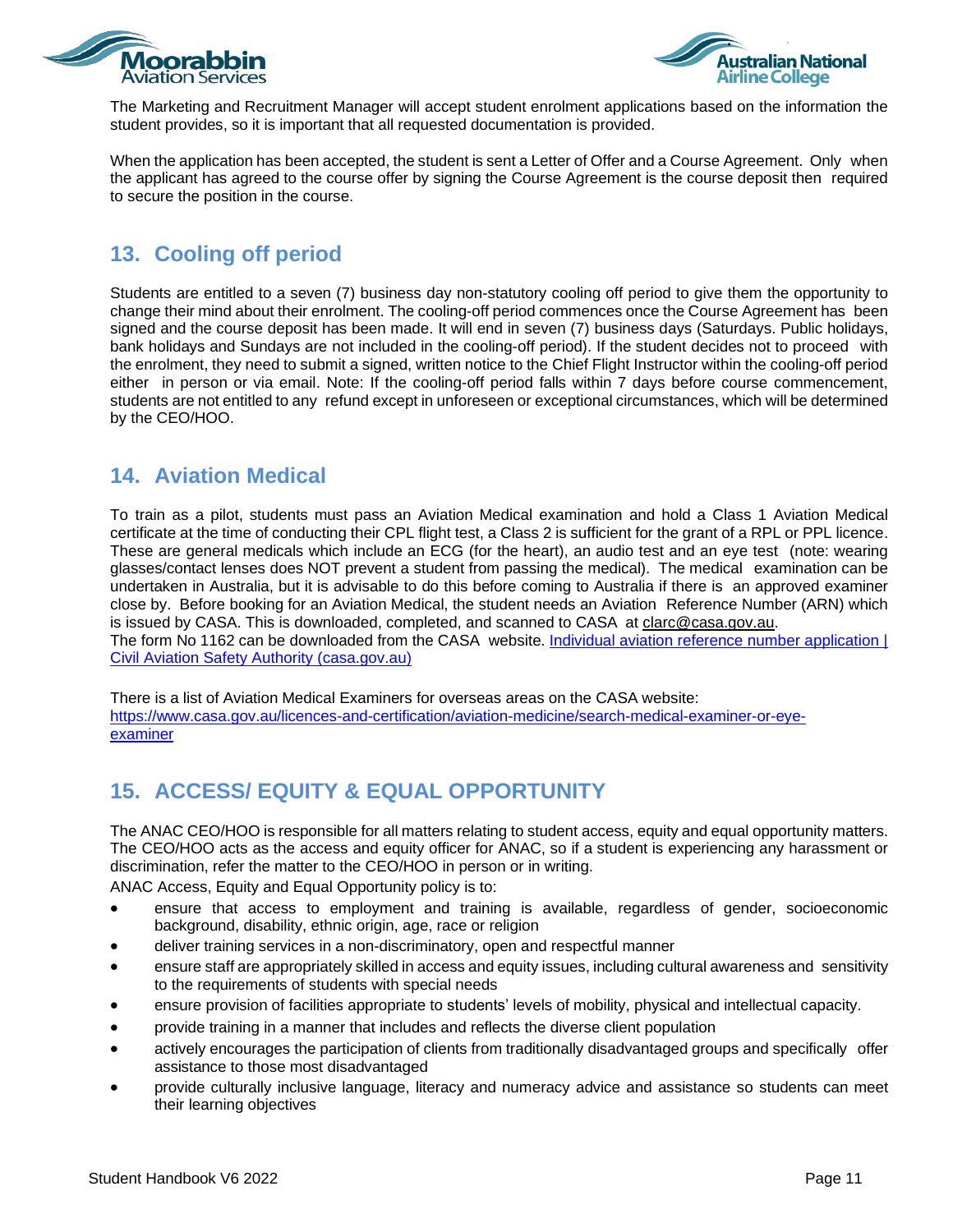



ANAC requires all staff and students to comply with access and equity requirements at all times. All students are to be aware of their personal responsibilities to treat their Flight Instructors, other ANAC staff, and other students with respect, dignity and in a non-discriminatory manner at all times.

# <span id="page-11-0"></span>**16. RECOGNITION OF PRIOR LEARNING (RPL)**

ANAC recognises the qualifications that are issued by other Australian Flight Schools and Australian Registered Training Organisations, provided they are original (or verified) copies. Recognition may also be granted to students who hold verified CASA or RA-AUS aviation licences.

To apply for recognition of prior learning, the student completes a Recognition of Prior Learning Application, and provides either the original or certified copies of qualifications, statement of attainment or licences and flight logbook to the Training Coordinator prior to commencing training. These are evaluated and the student's training plan adapted if applicable. ANAC will issue an amended CoE for the reduced course duration if applicable.

Where an applicant is applying for RPL without enrolling in a full qualification course, costs for the RPL service will be charged. Fees are summarised in the Fee Schedule.

All assessments of RPL applications are reviewed by the Training Coordinator and Base Manager who are qualified to conduct the assessment. The assessment of RPL is based upon confirmation that the student has the competence for which they are seeking recognition, which may involve the student undertaking flight checks relevant to the RPL application. ANAC reserves the right to conduct or request an English language test as part of any recognition process.

Participants may request a review of the RPL decision through our Complaints and Appeals Policy and Procedure.

# <span id="page-11-1"></span>**17. CREDIT TRANSFER**

When a student has completed a unit of study at another Registered Training Organisation, which is identical to a Unit of Competency in the ANAC course, the student may be eligible for direct Credit Transfer. This means no further recognition assessment is required and no fee applies for a credit transfer.

To apply for Credit Transfer, the student should complete a Credit Transfer form and attach certified copies of the evidence (for example, Statement of Attainment or Certificate) and submit these to the Training Coordinator or Base Manager for approval.

Applications for a Credit Transfer will be verified prior to ANAC granting the credit transfer.

#### <span id="page-11-2"></span>**18. STUDENT MANDATORY ORIENTATION**

Each new student is given a full orientation to help familiarise them with our expectations, rules and facilities. This orientation also introduces the social and cultural norms which international students need to be aware of while in Australia. Topics covered in this handbook will be further explained. Students are also taken on a tour of the campus, their training airport and facilities, and introduced to some of the staff who will assist them during their studies with ANAC.

The orientation is presented in an age and culturally appropriate delivery format and is provided to all students regardless of different entry points and entry dates.

At the Orientation, students should confirm their personal contact details including their Australian residential address, email and phone numbers, and their emergency contact person/s at Orientation or within seven (7) from their course beginning. Should these change in the future, students are required to provide updated information within seven (7) working days of the change. [Student Visa Condition 8533](https://immi.homeaffairs.gov.au/visas/already-have-a-visa/check-visa-details-and-conditions/see-your-visa-conditions?product=500)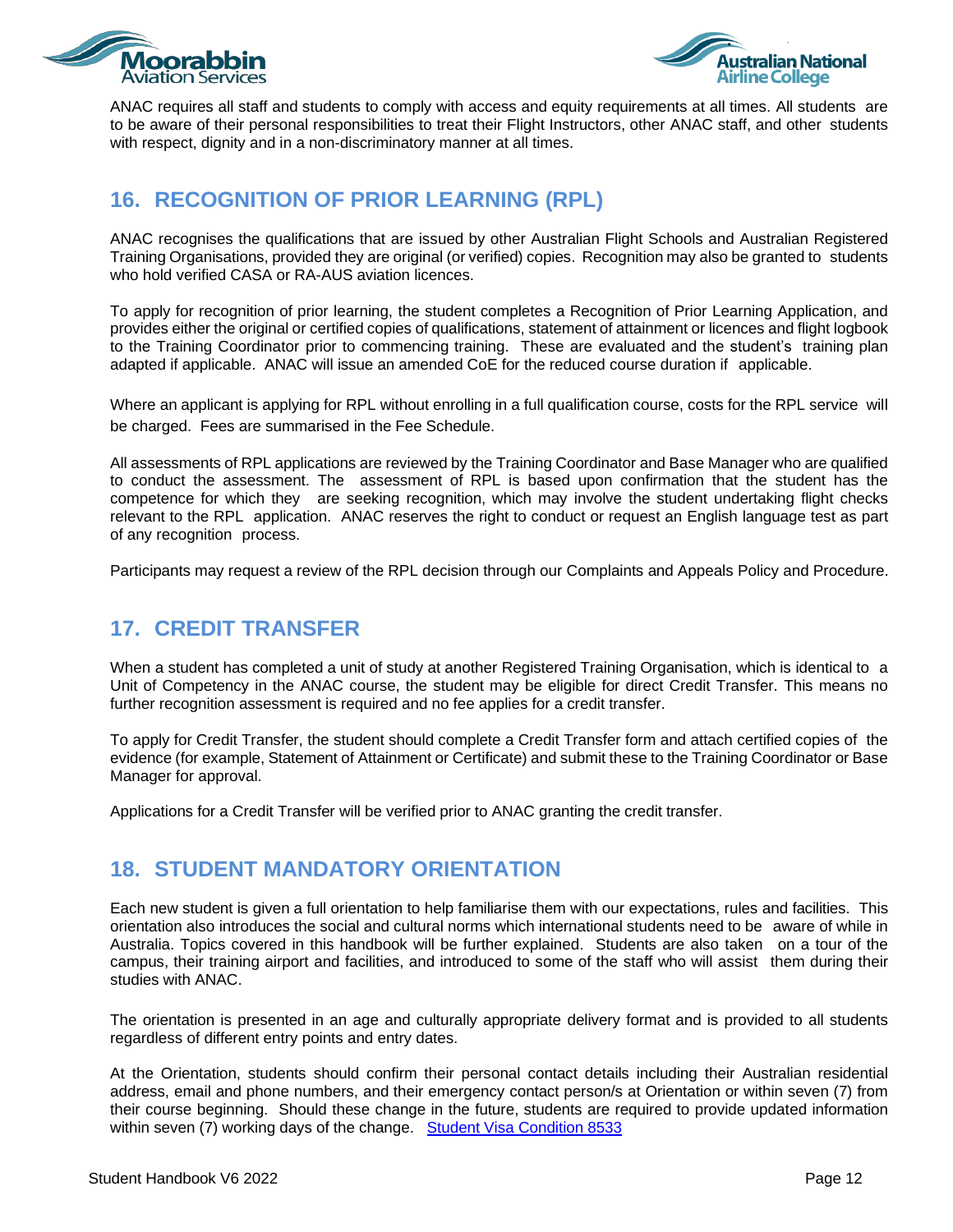



The orientation session will provide information about the role of our Flight Instructors and other staff in providing information and support relating to general welfare and support services available to all students.

Orientation information is provided at no cost and includes:

- support available to assist international students adjust to study and life in Australia
- English language and study assistance programs
- relevant legal services
- emergency and local health services
- personal security and safety awareness relevant to life in Australia (e.g. smoking laws, beach safety)
- how or where to seek assistance for and report any incident that impact on their wellbeing
- how and where to report a critical incident and what constitutes a critical incident (Critical Incident Policy)
- complaints and appeals processes
- learning pathways and career opportunities
- recognition of prior learning where students have previously completed some flight training
- requirements for course attendance and progress
- the support services available to assist international students with general or personal circumstances that may adversely affect their education in Australia; and
- services that the international student can access for information on their employment rights and conditions and how to resolve workplace issues, such as through the Fair Work Ombudsman.

Other services that ANAC may refer overseas student to, and for which the student may incur additional costs include:

- English language and academic support services;
- Additional tutoring support
- Professional welfare counselling and mental health support
- Career services
- Housing and tenancy services
- Financial support and advisory services
- Health and disability services.

Students should seek assistance and report any incident that they believe may in any way impact on their wellbeing.

# <span id="page-12-0"></span>**19. LANGUAGE, LITERACY AND NUMERACY (LLN)**

Our enrolment form asks students to provide information regarding their prior education, literacy and numeracy requirements or any other special learning needs. International students are to provide evidence of English language proficiency as stated in ANAC's English language requirements documentation for entry to their aviation course. In the event of a student's LLN becoming an issue, the Marketing and Recruitment Manager will contact the student to discuss the requirements. In addition, students may be required to complete a language and literacy assessment prior to course commencement or during the course if the issue only arises after course commencement.

The Training Coordinator may ask the student to organise a formal LLN test and possible English remedial course to improve English speaking or writing ability. Additional numeracy tutoring may be advised. This will be at the student's own expense.

# <span id="page-12-1"></span>**20. ATTENDANCE AND PARTICIPATION REQUIREMENTS**

Students can only expect to succeed in their course if they participate as per the course requirements. Course delivery for our CRICOS international students is based on a minimum of 20 scheduled course contact hours per week. Course contact hours are the hours the students are scheduled to attend classes, workshops and tutorials, supervised self-paced learning at the ANAC base, course related information sessions, on-line learning where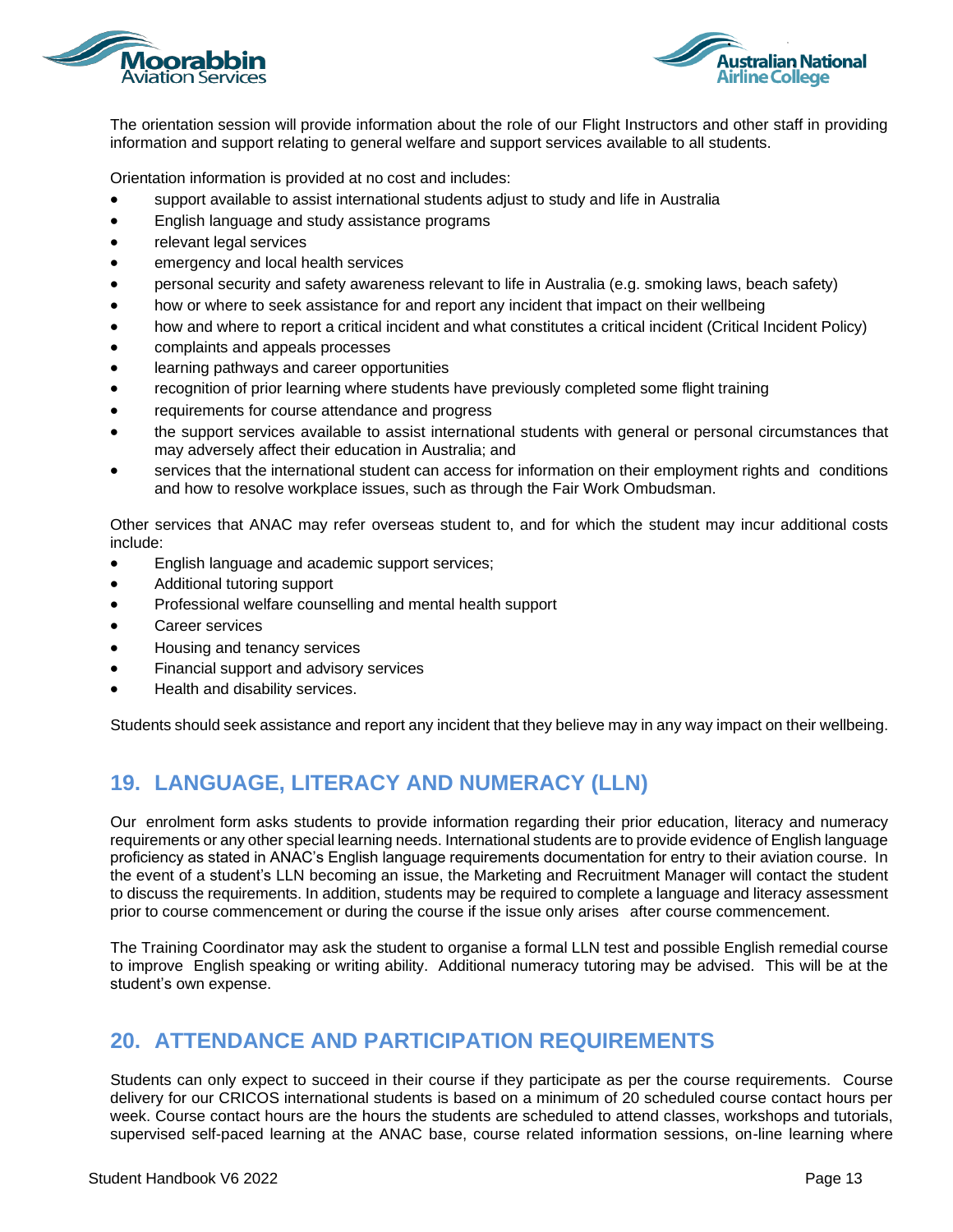



provided, pre-flight and post-flight briefings, in-flight training and flight tests, ANAC and CASA exams, and other course activities according to the Flight Instructor's instructions and individual student's course timetables.

In order to achieve this, ANAC requires all students to attend the ANAC Campus on at least three (3) days each week or more if the student's individual program requires this. Attendance on campus is recorded in the Campus Attendance Recording Sheet.

Where ANAC is forced to vary the course schedule and training delivery arrangements due to circumstances outside of our control (for example, CO-VID restrictions and flights unable to be undertaken due to weather). Where adjustments to the course schedule are required, ANAC will document all such arrangements and communicate the changes to students. All adjustments and information provided will be documented and recorded within each student's file.

# <span id="page-13-0"></span>**21. COURSE PROGRESS VISA REQUIREMENTS**

Taking into consideration the information in clause No 21 above, *Under Student Visa Condition 8202*, international students are required to maintain satisfactory course progress and attend all scheduled classes, tutorials, ground briefings, flight-training sessions, assessments and flight tests. ANAC will outline and inform each student of their flight attendance and course progress requirements at the beginning of their course and as required throughout the course for each study period. Students should ensure they are aware of their personal course progress points.

ANAC supports overseas students to complete their course within the required duration of their Confirmation of Enrolment (CoE) and to fulfil their visa requirements for course attendance and course progress.

Where a student is failing to maintain satisfactory course progress in accordance with the course schedule completion points, and/or fails assessment tasks or flight tests which impact on the student's course progress, ANAC will implement an Intervention Strategy identifying further support for the student and the expected student performance levels required for them to meet their course progress requirements. The Intervention strategy aims to assist the student to meet course requirements within the expected CoE end date and will be specific to each student's individual needs. ANAC may also decide if it is appropriate to extend the student's CoE when implementing an intervention strategy. The student may need to apply for a new Student VISA (subclass 500) to complete their study. An extension to a student's VISA will incur additional costs that may not have been budgeted prior to commencing the course, these include but are not limited to the following:

- OSHC policy
- VISA application fee
- VISA medical fee
- ASIC extension fee
- English language assessment

# <span id="page-13-1"></span>**22. Course Progress Monitoring**

The Training Coordinator will regularly monitor each student's course progress. Attendance, especially for flights, exams, briefings and flight tests will be closely monitored as these are compulsory and will impact on the student's progress.

Monitoring is implemented by ANAC for the purposes of:

- ensuring each student is aware of the requirements for them to achieve a satisfactory course progress
- ensuring there are processes in place for recording and monitoring course progress
- ensuring students attend exams, briefings, flight training and flight tests as scheduled
- identifying absences which may result in additional fees (particularly in the case of cancelled ground briefings, cancelled flight training and non-attendance at external exams and flight tests)
- identifying and offering support to students at risk of not meeting course academic progress within course timeframes
- designing an intervention strategy to identify, notify and assist students at risk of not meeting course progress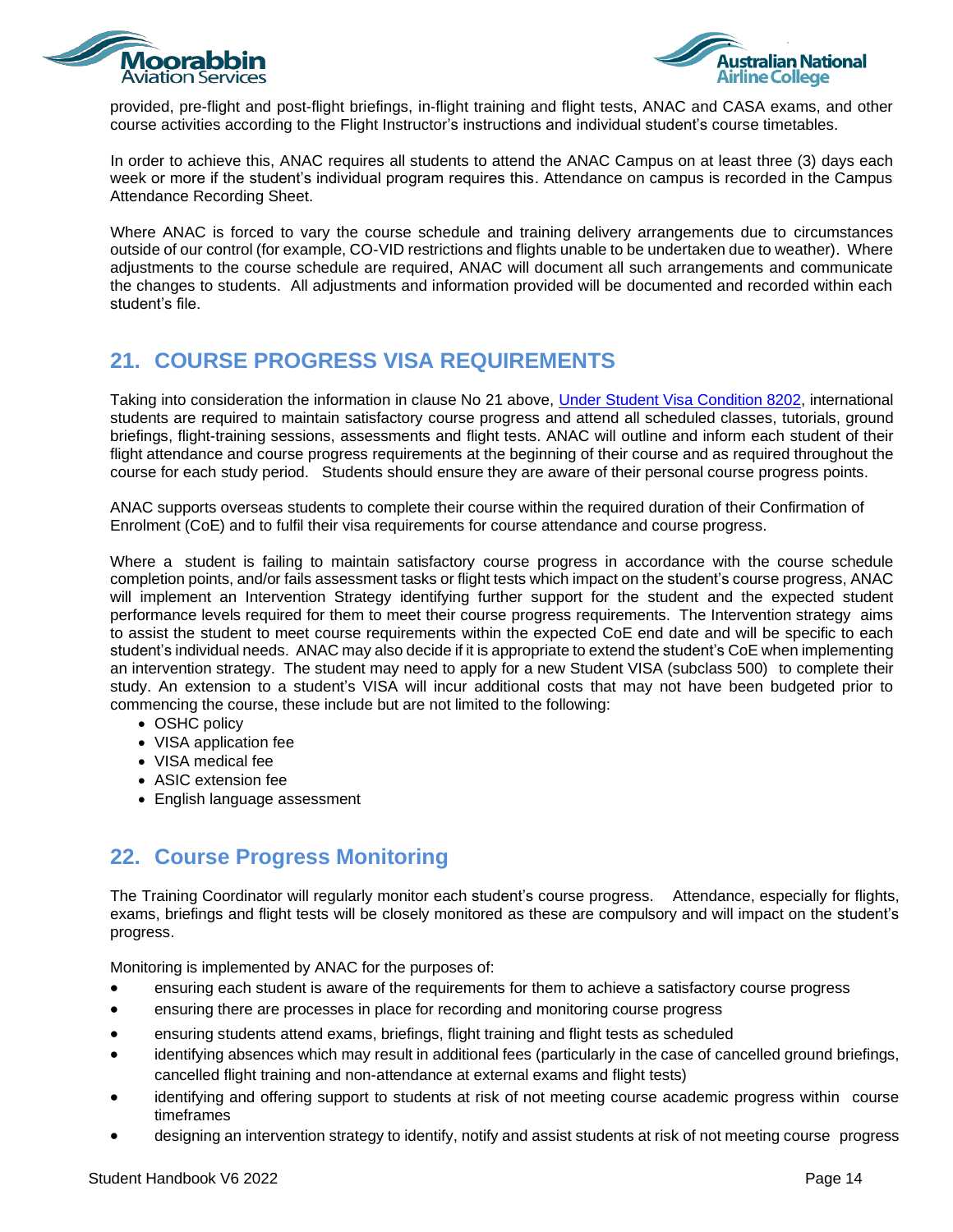



requirements in sufficient time for those students to achieve satisfactory course progress

- only extending the duration of an international student's enrolment in certain circumstances and advising the student of potential impacts on their student visa
- determining the point at which the student has failed to meet satisfactory course progress.

Where the Training Coordinator has assessed that the overseas student is not keeping up with their course schedule after one or more intervention strategies have been implemented, and the student is not likely to meet the approved CoE end date, the Training Coordinator advises the Base Manager and CEO/HOO who must then give the overseas student a written notice as soon as practicable which:

- advises the student that ANAC intends to report them for unsatisfactory course progress
- informs the student of the reasons for the intention to report, and

• advises the student of their right to access ANAC internal complaints and appeals process within 20 working days and their rights for an external appeal.

ANAC must not extend the duration of the student's enrolment if the student is unable to complete their course within the expected duration, unless:

- the student requests an extension of their CoE end date and an intervention strategy has been agreed with, or
- the student has compassionate or compelling circumstances, as assessed by ANAC on the basis of demonstrated evidence
- an approved deferral or suspension of the overseas student's enrolment has occurred.

After the student has had the appropriate opportunity to access the complaints and appeals processes and these processes have been completed with the CEO/HOO's decision to report the student is upheld, ANAC will then report the student through PRISMS for unsatisfactory course progress and the student will not longer be enrolled in the course. Course cancellation may impact the student's VISA conditions. More details about Course Monitoring can be found in the Course Progress Monitoring Policy and Procedures which your Flight Instructor can provide to you.

# <span id="page-14-0"></span>**23. ABSENCE AND LEAVE REQUESTS**

The welfare and safety of our students is of the utmost importance to us. Therefore, all students are expected to have weekly contact with our staff except where they have been approved for leave under the following conditions.

#### <span id="page-14-1"></span>**Approved Holiday Leave (other than ANAC scheduled holiday leave breaks)**

Students are only permitted to take holiday leave from their course for the number of weeks allocated for their course, e.g. Diploma of Aviation (Commercial Pilot Licence – Aeroplane) includes four (4) weeks leave. This includes the scheduled Christmas/New Year ANAC close-down days). Leave in excess of this can only be approved for compassionate or compelling circumstances and will require documented supporting evidence.

Leave must be applied for using the Student Leave Request form. If the student is intending to leave the country during their holiday break this must be indicated on the Student Leave Request form. The form must be submitted to the Training Coordinator at least two weeks before the leave date. Students are advised not to make any travel arrangements before obtaining their leave approval.

Where Approved Leave is likely to impact on the student's ability to complete the course by the expected course end date, this will be discussed with the student. Leave approval may not be granted, or a Course Variation to the dates of the Confirmation of Enrolment (CoE) may need to be created and this may lead to the student needing to obtain another VISA approval for the extended course duration.

#### <span id="page-14-2"></span>**Sick or Accident Leave**

If a student is unable to undertake any aspect of their course as a result of being ill, or through an injury which impacts their ability to participate in their course, they are required to advise their Flight Instructor or the Training Coordinator as soon as possible and submit a Student Leave Request form and a medical certificate from a registered medical provider as soon as possible.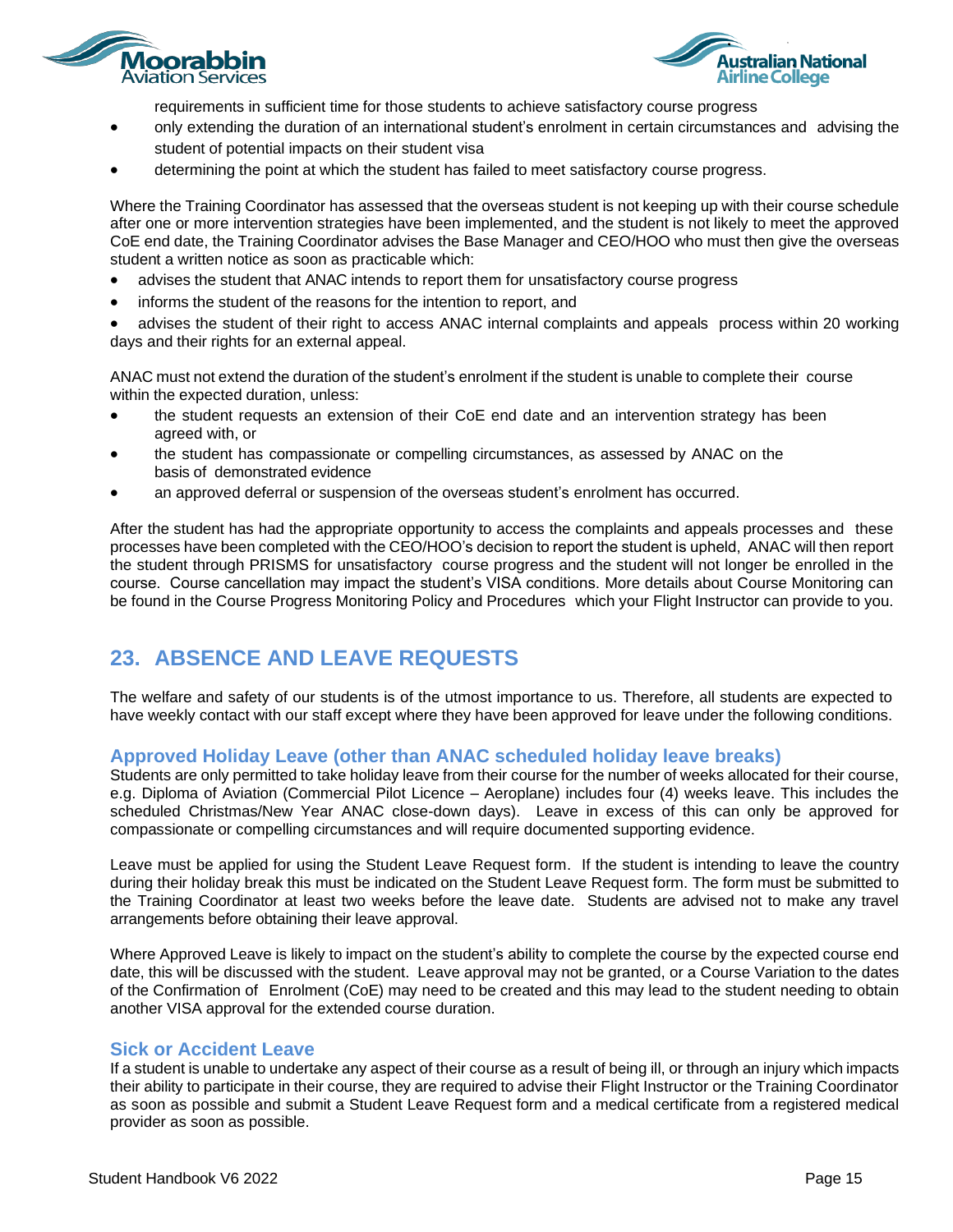



Students will still need to complete all missed assessments, flight checks and required flight hours before they can progress or complete course units of competency. ANAC may choose to defer or suspend the student's enrolment based on the advice received from the medical practitioner.

In some cases, students must inform an aviation practitioner to ensure their condition does not affect their ability to maintain their aviation medical.

# <span id="page-15-0"></span>**24. Student Flight Cancellation Conditions**

Where a student does not attend or is late for their scheduled dual or solo flight, and has not advised ANAC at least 24 hours prior to the scheduled flight, a fee is charged in accordance with the below conditions. *(Refer to the Fees Table for charges.)*

- On the first occasion that a student does not advise ANAC, at least 24 hours prior to a scheduled flight time, of his/her inability to attend the scheduled flight either on time or at all, a warning letter will be given, advising the student of the Student Flight Cancellation Conditions, and that any future breaches of these Conditions will incur the cancellation fee.
- On the second and subsequent occasions that a student does not advise ANAC at least 24 hours prior to a scheduled flight time of his/her inability to attend the scheduled flight either on time or at all, the flight cancellation/late arrival fee will be charged against the student's account, and an invoice provided to the student for the due amount.
- Notification by a student that he/she needs to cancel a flight or will be late for their flight needs to be provided at least 24 hours prior to the scheduled flight time by one of the following methods:
	- i. By email to [enquiries@mas.](mailto:masenquiries@iinet.net.au)vic.edu.au
	- ii. By text or phone call to an on-duty instructor
	- iii. By phone to the MAS front desk on 03 95875159.

The student is to make a note of the person they advised and the time and date of their scheduled flight.

- Failure to participate in all scheduled flights as required will impact on a student's course progress and may therefore result in a breach of their visa conditions.
- Where a student believes he/she had a valid reason for failure to attend or late arrival at a scheduled flight, or for not providing notice within 24 hours of the scheduled flight, the student may apply in writing to the Training Coordinator to have the cancellation fee waived or the warning letter withdrawn (as appropriate).
- An appeal against the cancellation/late arrival fee can be made in writing within 7 days of the cancellation or late arrival, and needs to outline the reason/s why the student was not able to provide the required 24 hour notice. The application should be emailed to [info@flying-school.com o](mailto:info@flying-school.com)r sent via WhatsApp to +6281558971457. In most cases, the CEO/HOO will generally only consider waiving the cancellation fee or withdrawing the warning letter on medical grounds (i.e. illness supported by relevant documentation) or an accident, and for this to be considered the student must provide a medical certificate with their application.
- The determination as to whether a reason is deemed valid shall be solely at the discretion of the CEO/HOO and no further correspondence shall be entered into.

# <span id="page-15-1"></span>**25. Student suspension or enrolment cancellation**

A student's enrolment can be deferred, suspended or cancelled. This may be initiated by the student for compassionate and compelling circumstances, or by ANAC for a student's breach of visa conditions, failure to pay fees, failure to submit a Student Leave Request form, for serious breaches of discipline in accordance with the ANAC disciplinary procedures, or other condition listed in our policies. Also, under [Student Visa condition 8303](https://immi.homeaffairs.gov.au/visas/already-have-a-visa/check-visa-details-and-conditions/see-your-visa-conditions?product=500) a student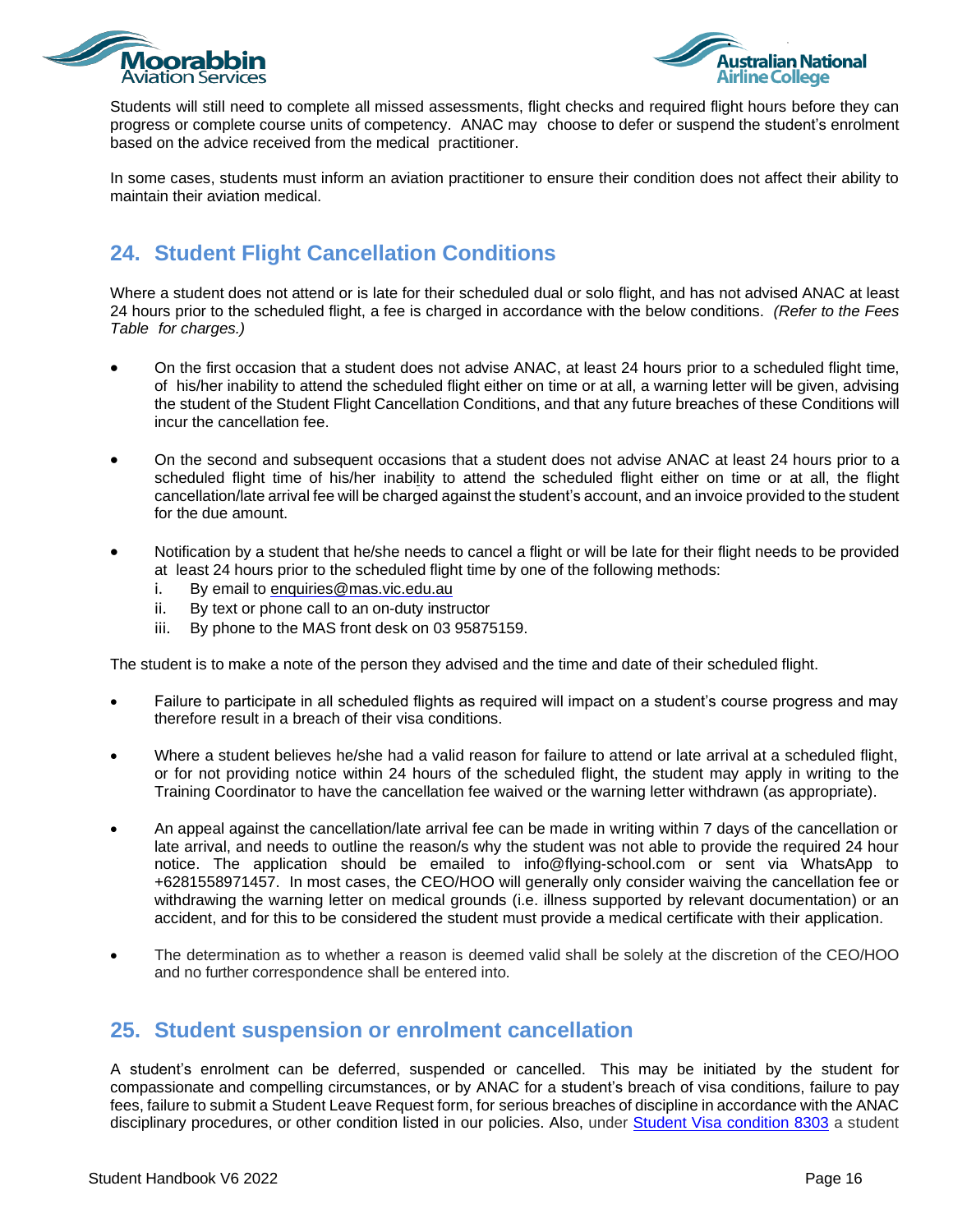



must not become involved in activities disruptive to, or violence threatening harm to, the Australian community or a group within the Australian community.

If a student or ANAC defers or suspends a student for compassionate or compelling reasons, a variation to the CoE will be provided, reflecting the students intended date of return to studies.

Fees paid are not refunded to students whose enrolment is cancelled due to student misbehaviour or breach of the ANAC code of conduct.

ANAC will not let a suspension or cancellation take effect until the student has been given a chance to complete the internal appeals process, unless the student's health or wellbeing or the wellbeing of others is likely to be at risk.

In the event of a student being suspended or cancelled from their course, the student must seek advice from the Department of Home Affairs on the impact this will have on their Visa. ANAC is required to report the change of enrolment through PRISMS.

#### <span id="page-16-0"></span>**26. Student request to withdraw from course**

International students who wish to withdraw, must put in a written request to the CEO/HOO. Fees will be refunded if applicable in accordance with the Refund Policy. The Department of Home Affairs will be notified of the student's withdrawal. The student should contact the Department of Home Affairs to clarify their visa status.

# <span id="page-16-1"></span>**27. Completing the course early**

Visa Condition 8202 sets out the steps a student must take if they finish a course early. More information can be found at [Your study situation has changed \(homeaffairs.gov.au\).](https://immi.homeaffairs.gov.au/change-in-situation/study-situation)

#### <span id="page-16-2"></span>**28. STUDENT TRANSFER REQUESTS**

ANAC applies the rules of Transfer in accordance with Standard 7 of the National Code of Practice for Providers of Education and Training to Overseas Students 2018 and Student Visa conditions. This standard sets out that registered providers must not knowingly enrol an overseas student wishing to transfer from another registered provider's course prior to the student completing six months of his or her principal course. The principal course is the main course of study to be undertaken by an international student where the student visa has been issued for multiple courses and is usually the final course of study.

For a student to transfer from an ANAC course before completing six months of their principal course, they must provide a written request and obtain a release from the ANAC CEO/HOO before enrolling with a new training provider. ANAC will notify the student if the request to transfer is accepted or refused. The procedures are set out in the ANAC Transfer Policy and the student's course agreement.

Under the Standard, transfer requests should be granted where:

- There are compassionate or compelling circumstances
- There are reasons as to why the course is no longer suitable for the student (e.g. medical)
- There is evidence that the current course do not meet the student's expectations
- ANAC is not able to deliver the course the student enrolled into
- There is evidence that the student was misled by ANAC or an approved ANAC education agent
- An appeal (internal or external) on another matter results in a decision or recommendation to release the student from their course.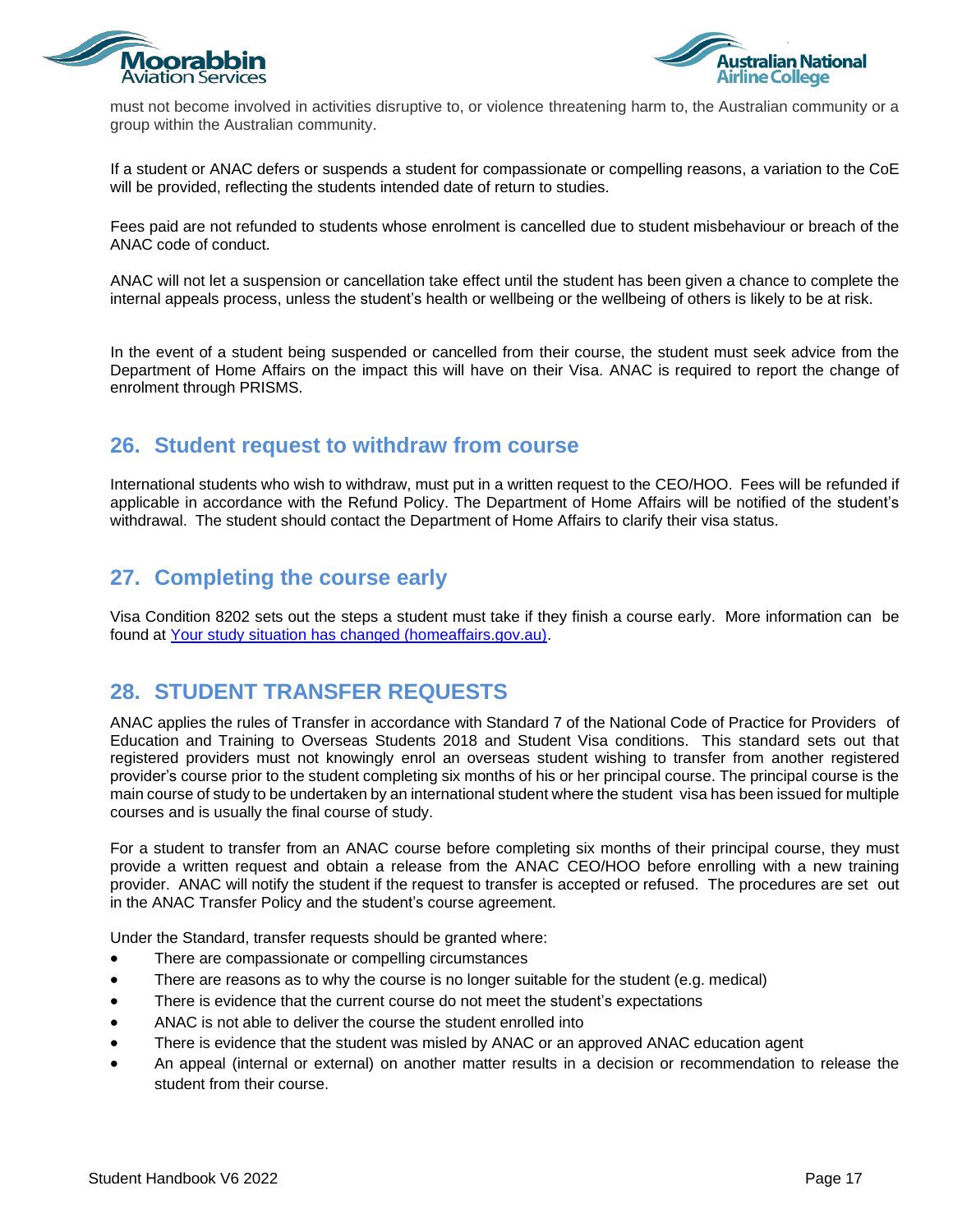



Students have the right to access the complaints and appeals process if a transfer is refused. The full policy and procedures for Student Transfer Requests and Release, including when a transfer will be granted or refused, can be obtained from the Base Manager.

# <span id="page-17-0"></span>**29. FEES AND REFUNDS**

#### <span id="page-17-1"></span>**Fees**

The fees you will pay in relation to your course are:

- Course Fees (which includes any enrolment fee, administration fee, tuition fee and additional course costs)
- Supplementary Course Costs (non-tuition fees) which are essential for a student to undertake and complete their course, and
- Other Fees and Costs which may be incurred during your course.

Details of all of the above fees are outlined in the Course Agreement you sign as acceptance into the course. The expenditure of Supplementary Costs may occur before or during your course. You will be advised by your instructor when these payments are due, or when you need to have purchased the item (for example: your headset must be purchased by the time you have achieved 5 hours of flying).

Failure to pay fees and charges on time can result in the student's enrolment being suspended or cancelled, which could then result in the student being reported to the Department of Home Affairs, and the qualification or statement of attainment not being awarded to the student. Fee details are stated in the Fee Schedule provided to all prospective students prior to enrolment and are detailed in the Course Agreement.

In exceptional circumstances, fee payment schedules may be negotiated on an individual basis with the CEO/HOO.

#### <span id="page-17-2"></span>**Refund Policy**

The full Fees and Refund Policy is provided to each student with the Course Agreement and a copy is provided on the ANAC website. A copy is also available by contacting the Base Manager.

The CEO/HOO is the person responsible for approval of fee refund applications. The request for refund is made in writing to the CEO/HOO using the Fee Refund Application upon request from the Base Manager or Training Coordinator.

All refunds are returned to the bank account nominated by the student requesting the refund (full details must be provided to the Finance Department in writing including bank name, bank address, account name, account number and swift code). Refunds will include an accompanying letter/email explaining how the refund was calculated.

Students who withdraw after course commencement owing to unforeseen or exceptional circumstance can also apply for fee refund. Refer to the full Refund Policy for more information.

In the case that a deferment or extension has been granted by the CEO/HOO, fees will be adjusted accordingly and fees paid may either be put towards a future date, or in the case of extension, additional fees may be payable by the student to cover the prolonged course.

In the case where the CEO/HOO approves an international student to transfer to another provider, refund policies apply.

Fee Refund Applications are considered on a case-by-case basis and refunds are processed within seven days of the receipt of the Refund request.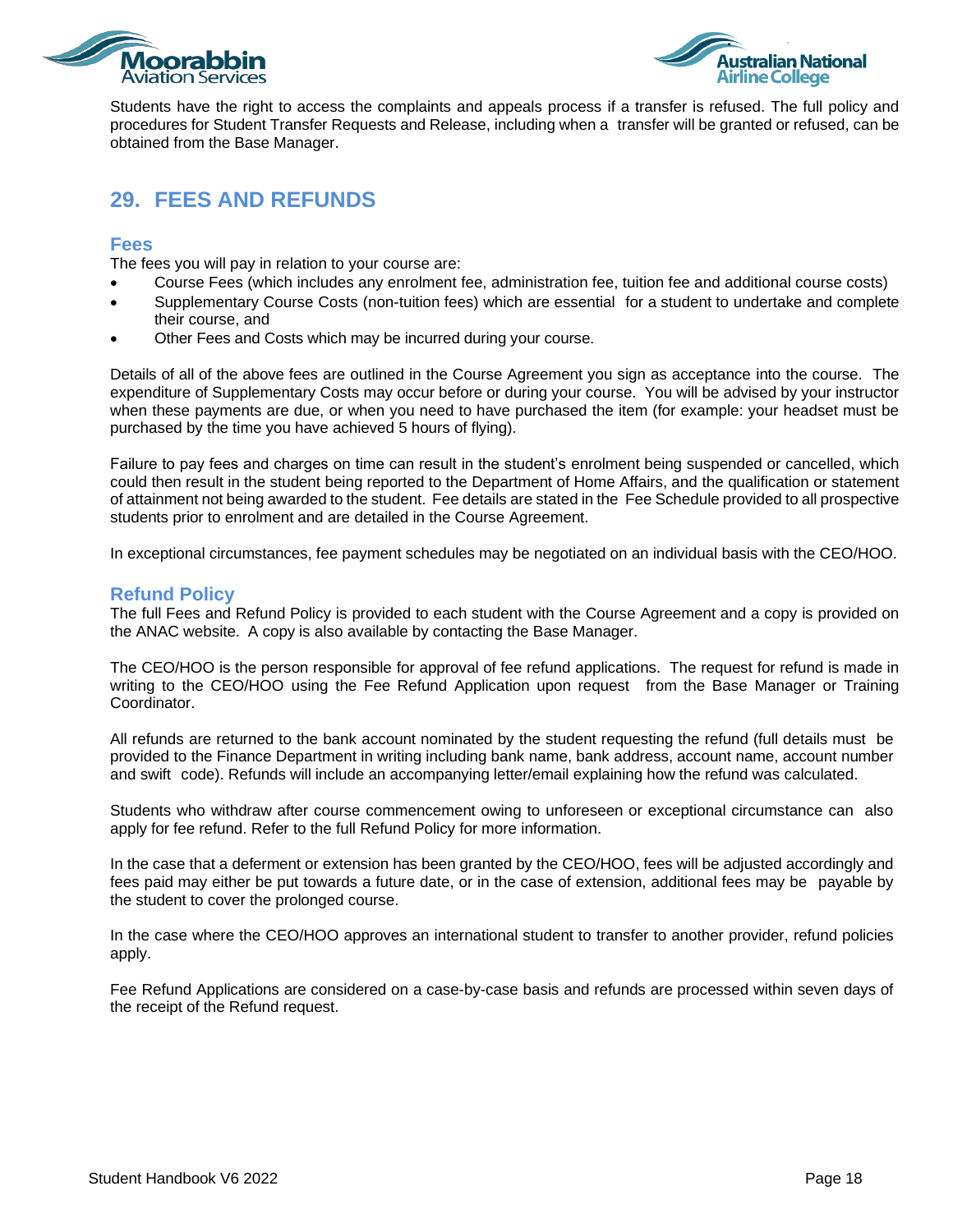



#### <span id="page-18-0"></span>**30. ANAC course cancellation or change of dates**

If an ANAC course is cancelled or does not commence on the designated day and this impacts on the student's ability to continue in the course, a full refund of all course fees not used will be made within 14 days of ANAC making the change to the course.

ANAC refund dispute resolution processes do not prevent the student from pursuing other legal remedies. This agreement does not remove the right of either party to take further action under Australia's consumer protection laws for unpaid and overdue fees.

#### <span id="page-18-1"></span>**31. Training provider default**

Training provider default occurs when the provider closes or can no longer deliver a course that the student has enrolled in due to a sanction imposed on the training provider. This is not the same as a provider deciding not to run a course or change course start dates. Should our students be affected by training provider default, assistance can be gained from the Australian Government TPS. More information is available <https://tps.gov.au/Home/NotLoggedIn>

# <span id="page-18-2"></span>**32. USE OF STUDENTS' PERSONAL INFORMATION**

When you enrol as a student in a vocational education and training (VET) course, ANAC collects personal information so we can process and manage your enrolment. ANAC is required by law (under the National Vocational Education and Training Regulator Act 2011 (Cth) (the NVETR Act)) to disclose the personal information collected about you to the National VET Data Collection kept by the National Centre for Vocational Education Research Ltd (NCVER).

Personal information disclosed to NCVER may be used or disclosed for facilitating statistics and research relating to education, including surveys, understanding how the VET market operates, for policy, and for workforce planning. Students are asked to consent to the collection, use and disclosure of their personal information in accordance with the NCVER Privacy Notice when they complete their enrolment form.

ASQA may also collect personal student information from ANAC for specific purposes, such as an audit of the training provider, investigation relating to the RTO, or where the RTO closes down and ASQA assists in placing affected students with another provider. ANAC will provide information where it is legally bound to do so.

# <span id="page-18-3"></span>**33. CONFIDENTIAL RECORDS**

ANAC is committed to protecting the privacy of student's personal records and takes steps to protect students' personal information from interference, loss, unauthorised access, use, modification or disclosure or other misuse.

Students have the right to see and review their personal and training files at any time but may need to arrange this with the Base Manager or Training Coordinator with a minimum of 2 days' notice.

All hard copy records are kept in secure locked locations. Digital records are held in secure data bases accessible only to authorised users. When data is no longer required to be kept it is destroyed in a secure manner or deleted in accordance with ANAC Records Management Policy.

#### <span id="page-18-4"></span>**34. FLEXIBLE LEARNING AND ASSESSMENT STRATEGIES**

We customise our training to meet each student's specific needs. Students are required to complete all assessment tasks but it is common that some students will satisfactorily complete some assessments at their first attempt, while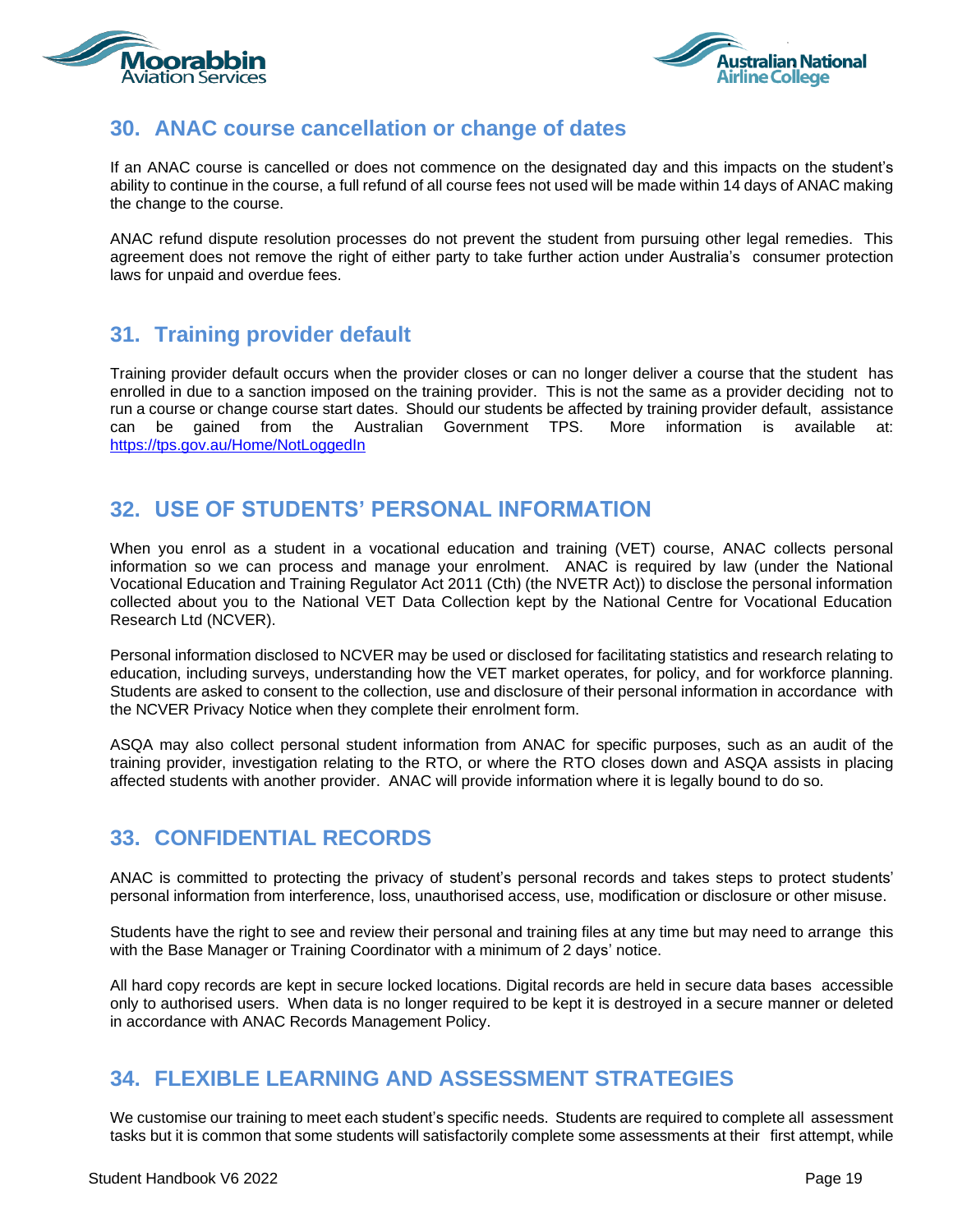



other students may need extra time or practice to pass their assessments on a second or third attempt. Students are provided with formal feedback on all assessments they undertake.

Some of the theory exams set by external regulators have a defined pass mark. Students are aware of this before undertaking the assessment and they also have opportunities to undertake practice exams and determine if they are ready for the exam. Appropriate follow-up action, including additional in-house tutoring, will be implemented where students do not reach their examination pass mark.

Some flight tests are conducted by ANAC Flight Instructors, whilst the Licence Flight Tests are conducted by a CASA ATO (Approved Testing Officer). Students must demonstrate satisfactory competence in all aspects of their flight tests.

All of ANAC courses are conducted face-to-face, with students also expected to undertake all assigned theory personal study/homework. Students learn at their own individual pace and will be responsible for ensuring they have their flight training bookings logged for times they can attend. Attendance at these bookings is mandatory.

International Students are expected to complete their course within the prescribed time period on their CoE. Extensions will only be given in exceptional circumstances.

# <span id="page-19-0"></span>**35. COMPETENCY BASED-TRAINING**

Competency involves the specification of skills and knowledge and their development and application to a particular standard of performance required in the workplace. Competency based training involves the student in learning, practicing and demonstrating the practical application of their skills and knowledge in workplace tasks. Students perform tasks individually and with others.

In the aviation industry in Australia there are two sets of standards that ANAC adheres to when delivering its flight training. The CASA MOS standards and the AVI Training Package qualification knowledge and performance requirements. Competencies for each course are listed in the course information in brochures and the website.

#### <span id="page-19-1"></span>**36. ASSESSMENTS**

Assessment is carried out by the comparing the students' skills and knowledge against the requirements of the CASA competencies and the Aviation Training Package qualification competencies.

Assessments are not intended to be a stressful activity - they are conducted in a relaxed and friendly manner. Students who prepare well and undertaken all the course work and flight training assigned to them, generally find they can pass the exams and flight tests as they progress through their course. Flight Instructors are constantly checking the students' competencies, and which skills require further practice. All assessments are clearly recorded in the student's file, through the Flight Manager System and final outcomes are recorded in the Student Management System.. All flight training is also recorded in the Students Log Book.

Students are not submitted for CASA exams and flight tests until their Flight Instructor is confident they have reached the appropriate level of competence. Students are provided with a KDR (Knowledge Deficiency Report) indicating areas of knowledge that need further development.

It is in the student's long-term interests to ensure that all of the skills necessary for the job as a pilot have been achieved. It is our aim is to help every student to learn those skills in the right way for their future career prospects.

#### <span id="page-19-2"></span>**37. FLIGHT INSTRUCTORS AS ASSESSORS**

Flight Instructors have achieved their professional Flight Instructor level qualifications and have significant flying experience. They are able to objectively assess and judge each student's performance through practical skills observed, written exams, oral questions and discussions. Following each assessment, the Flight Instructor provides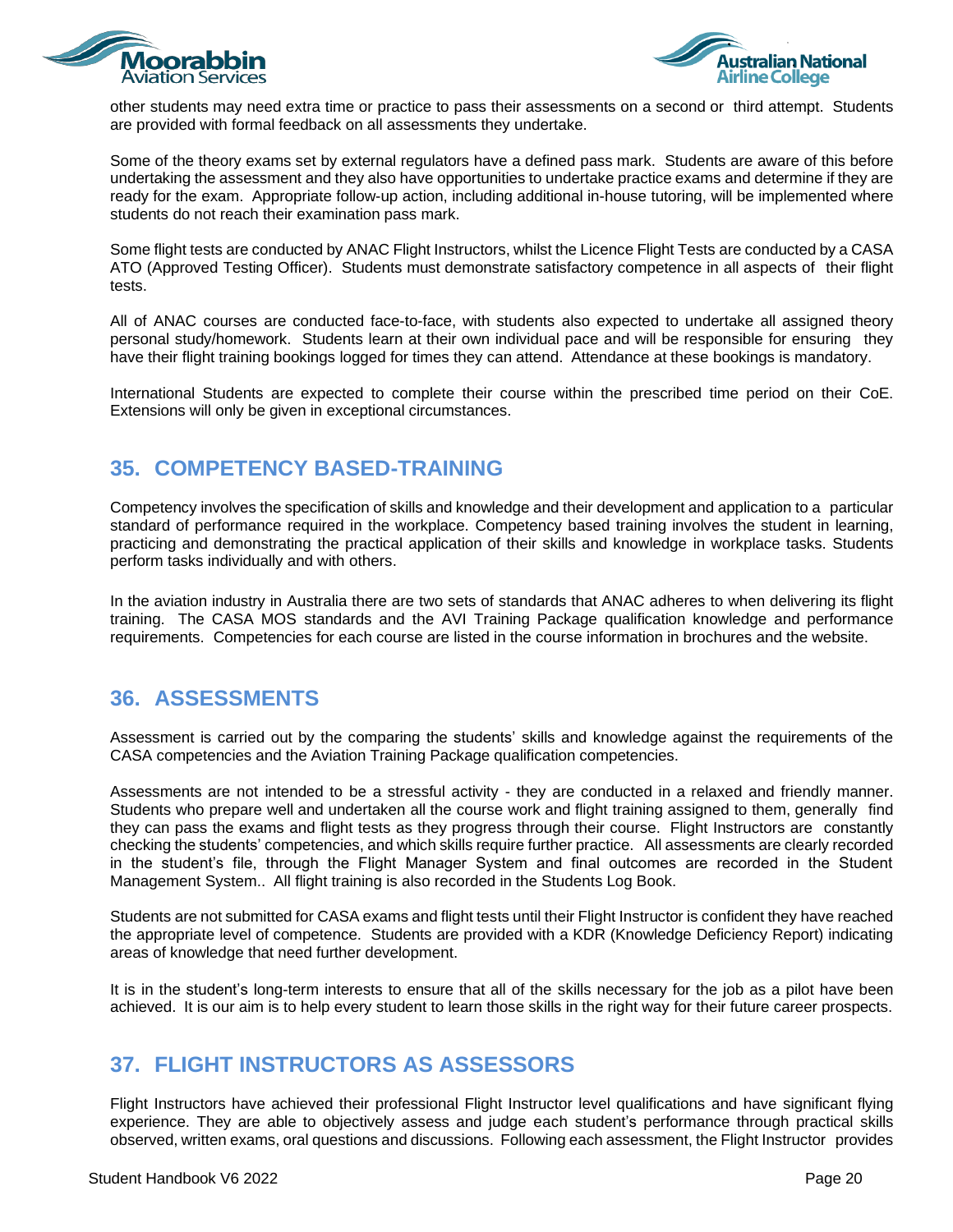



comprehensive feedback to the student. Any deficiencies are followed up and checked in the next training session.

# <span id="page-20-0"></span>**38. CODE OF BEHAVIOUR**

To ensure all students gain the maximum benefit from their time with us, we reserve the right to remove any person(s) who display dysfunctional or disruptive behaviour. Such behaviour will not be tolerated and, if a second episode occurs, then the student may be asked to leave the course.

Students are responsible to know and observe all ANAC and CASA rules and regulations pertaining to their enrolment and course, as well as Victorian State and Australian Commonwealth laws. Students are expected to be of good behaviour and respect the rights of others at all times.

Students who violate the ANAC Code of Behaviour whilst engaged in course activities, either on or off campus will be subject to ANAC disciplinary procedures, which may result in the student being suspended from partaking in their course for a period of time. In the event of serious or repeated breaches of behaviour, the student's enrolment will be cancelled.

Dysfunctional or disruptive behaviour includes:

- Failing to obey a Flight Instructors instructions or commands during on ground and in-flight training
- Uninvited interruptions or disruptive behaviour whilst the Flight Instructor is delivering course content
- Being disrespectful to other participants by words or actions
- Harassment including the use of offensive language
- Any act that contributes to the sexual harassment, discrimination or assault of another person
- Aggressive actions or comments, threats of violence, bullying
- Acting in an unsafe manner that places one's self or others at risk
- Refusing to participate when required in group activities
- Continued absence at required times
- Failing to adhere to the Zero alcohol and illegal drug requirements
- Refusal to comply with ANAC policies and procedures
- Possession of or use of items considered by ANAC to be potentially dangerous or threatening
- Stealing, defacing, damaging or misusing ANAC property or facilities
- Forging, misusing or altering ANAC documents including forms, records or identification documents
- Copyright infringements
- Abuse of authorised computer access
- Lying about a situation related to their enrolment, course participation, or course activities
- Academic dishonesty including copying another student's work, disclosing exam questions to another student, plagiarism

#### <span id="page-20-1"></span>**Actions resulting from non-conformance with the Code of Behaviour**

A student undertaking any part of their study intoxicated or affected by drugs may result in the student's immediate suspension or termination from the course.

A student caught selling or passing on illegal drugs or undertaking any other illegal activity will be immediately reported to the police.

For other forms of non-conformance:

- The Base Manager or the Training Coordinator will contact the student to discuss the issue or behaviour and to determine how the situation might be rectified. This will be documented, signed by all parties and included on the student's personal file.
- Should the behaviour continue or the issue be unresolved, the student will undertake a further personal interview with the CEO/HOO to discuss the matter and further actions to be taken by ANAC, and to make the student aware of the complaint's procedure. This meeting and its outcomes will be documented, signed by all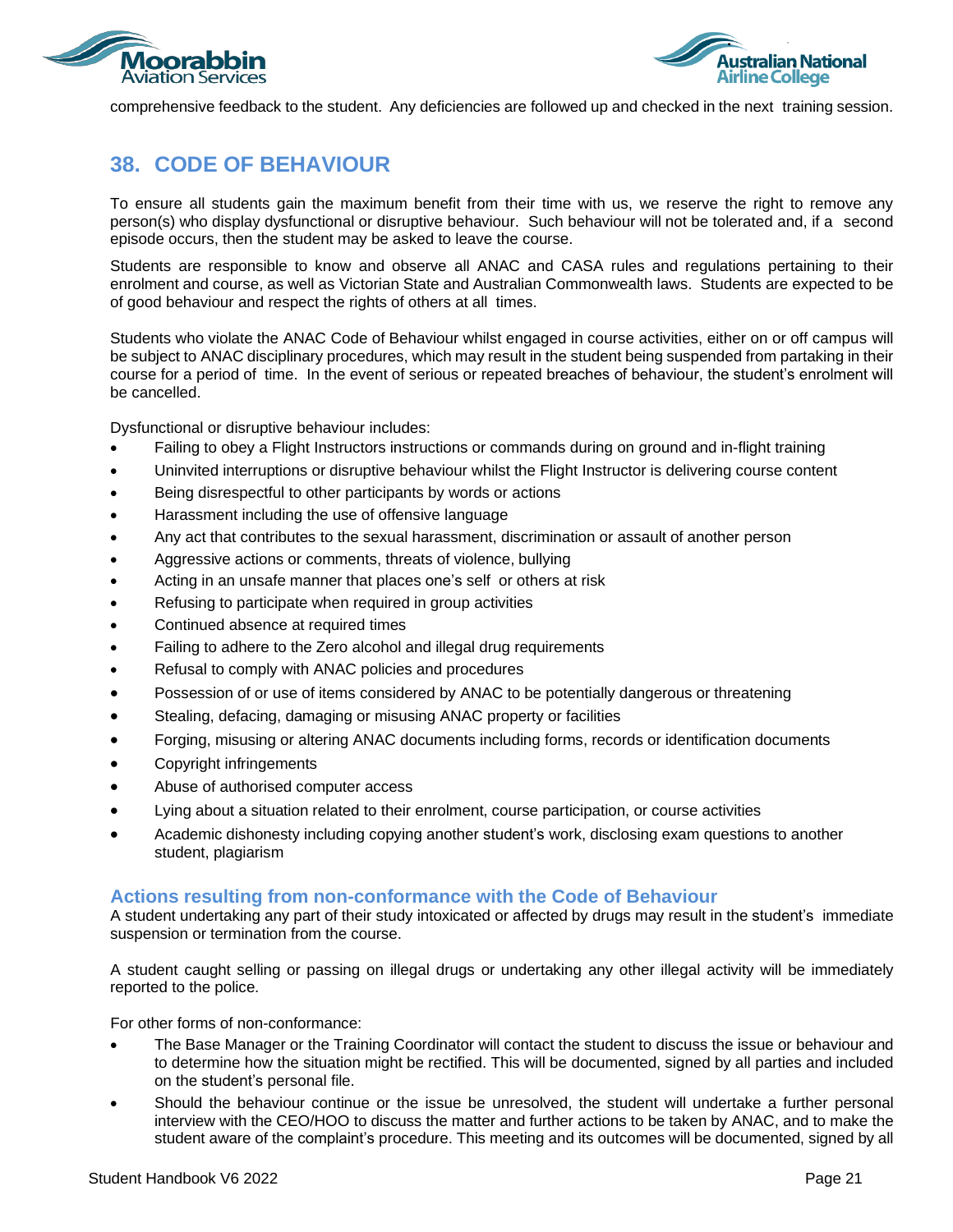



parties and included on the student's personal file. Depending upon the seriousness of the behaviour, either a final warning in writing will be given to the student, or the student will be withdrawn from the course and will be notified in writing that their enrolment has been terminated.

- If the student believes that the termination of their enrolment is unjustified, then the student has 20 days in which to file a written complaint/appeal. Please refer to the Complaints and Appeals Policy and Procedure.
- If the student is terminated, the Department of Home Affairs will be notified of the enrolment termination. This may impact the student's VISA.

While we hope that these situations do not happen, we are committed to a very transparent process to ensure that all parties are satisfied with the final resolution.

# <span id="page-21-0"></span>**39. DISCRIMINATION AND HARASSMENT**

It is against Australian law for someone to treat another person unfairly (discriminate) or to harass (hassle or pick on a person) because of their actual or assumed age, gender, race, marital status, political belief or activities, religious belief or activity, sexual orientation, physical features, disability or impairment.

If a person makes a complaint (or helps someone else to make a complaint), it is against the law for someone to harass or victimise that person because they have done so. It is also against the law to authorise or assist another person to discriminate or harass someone.

Discrimination in education can include:

- Deciding who will be admitted as a student including refusing to accept a student's application;
- Denying or limiting access to benefits; or
- Any other unfair treatment based on a personal characteristic defined by law.

Sexual harassment is behaviour of a sexual nature that is unwelcome, unasked for and unreturned. If a reasonable person would have foreseen that the behaviour would offend, humiliate (put down) or intimidate (threaten or scare) the other person, then the law classifies this as sexual harassment. Sexual harassment can be physical, verbal or written. It can include words, statements or visuals that are transmitted by paper, phone, fax, e-mail, intranet, photos, video or any other means of communication.

If any of these things occur, the student should speak with the Base Manager or Training Coordinator immediately and tell them about it. In the event that the student does not want to speak with either of these parties, then they should refer to the CEO/HOO.

# <span id="page-21-1"></span>**40. STUDENTS RIGHTS**

All students are entitled to:

- courses that lead to their stated learning outcomes and learning pathways
- high quality instruction and assessment that recognises and appreciates each student's individual needs and learning styles
- compliant training and/or assessment under the guidelines of CASA and ASQA
- be treated with respect by others, to be treated fairly and without discrimination
- be free from all forms of intimidation
- study in an ordered, cooperative and supportive environment without interference
- have any disputes settled in a fair and rational manner
- express and share ideas and to ask questions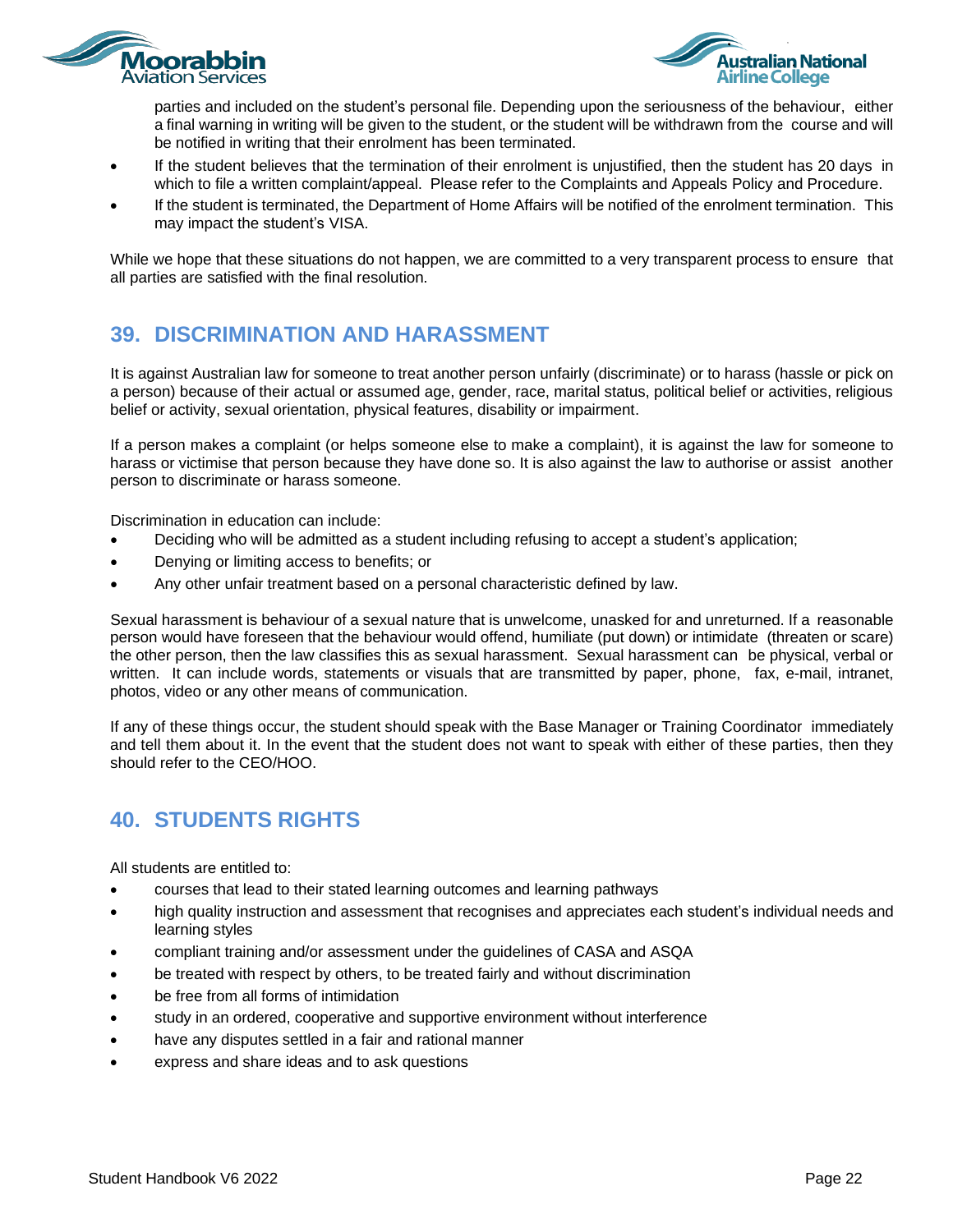<span id="page-22-0"></span>



# **41. SAFETY AND SECURITY**

The Australian Government has developed a Family Safety Pack, translated into 46 languages, for men and women coming to Australia. This can be viewed at: <https://www.dss.gov.au/family-safety-pack>

Workplace Health and Safety is strongly enforced Australia-wide. It means that no-one is to be placed at risk through any actions or request of a staff member, or of another student. Our Flight Instructors have been specially trained in the safety standards required whilst on the ground at our Campus facilities and when undertaking flight training.

It is the CEO/HOO's responsibility to keep a safe learning and working environment and he must not allow any work to be done that is unsafe.

Should a student be asked to do anything they feel is not safe, they should:

- **Stop**
- Advise their Flight Instructor of their concerns and do not proceed
- Stop anyone else from doing anything unsafe, and
- Report the concern to the Base Manager or Training Coordinator.

If a student acts unsafely, then the student may be required to undergo additional training to demonstrate appropriate safety requirements and their ability to comply with safety requirements.

Students should take responsibility for their personal items at all times, and ensure they are in locked and secure locations when not in their personal care.

CASA also requires a number of safety and security rules to be adhered to. These will be explained to all students who are then expected to follow these rules at all times.

#### <span id="page-22-1"></span>**42. COMPLAINTS AND GRIEVANCES**

ANAC maintains a supportive and fair environment, which allows students, staff and other persons to lodge complaints. Complaints are ideally resolved as amicably as possible using our formal appeal process. Our Complaints and Appeals Policy is:

- well publicised and explained;
- accessible so anyone can lodge complaints and appeals by phone, electronically or in writing;
- fair and aims to protect the complainant's rights;
- free so the complainant can lodge a complaint without charge;
- handled in a manner that protects an individual's privacy;
- transparent, equitable, objective and unbiased;
- comprehensive so that it effectively resolves a variety of complaints such as student dissatisfaction, assessment outcomes, poor service, fraud, misconduct etc;

Generally, most complaints can be resolved informally through discussion and negotiation between an ANAC representative, the student and any other parties involved. When the complaint is not resolved at this level, the complainant provides a written complaint. ANAC CEO/HOO or delegate will begin assessing the complaint in accordance with the Complaints and Appeals Policy and Procedures. The complainant is given every opportunity to present his/her case at minimal or no cost, and can be assisted by a support person if they desire.

If ANAC identifies that it cannot resolve or finalise a complaint or appeal within 60 days, the complainant will be notified in writing by the CEO/HOO as to the reason for the delay, and an expected timeframe for resolution of the complaint/appeal.

A copy of the all documentation, in particular the complaint and its outcome, is placed in the student's file or relevant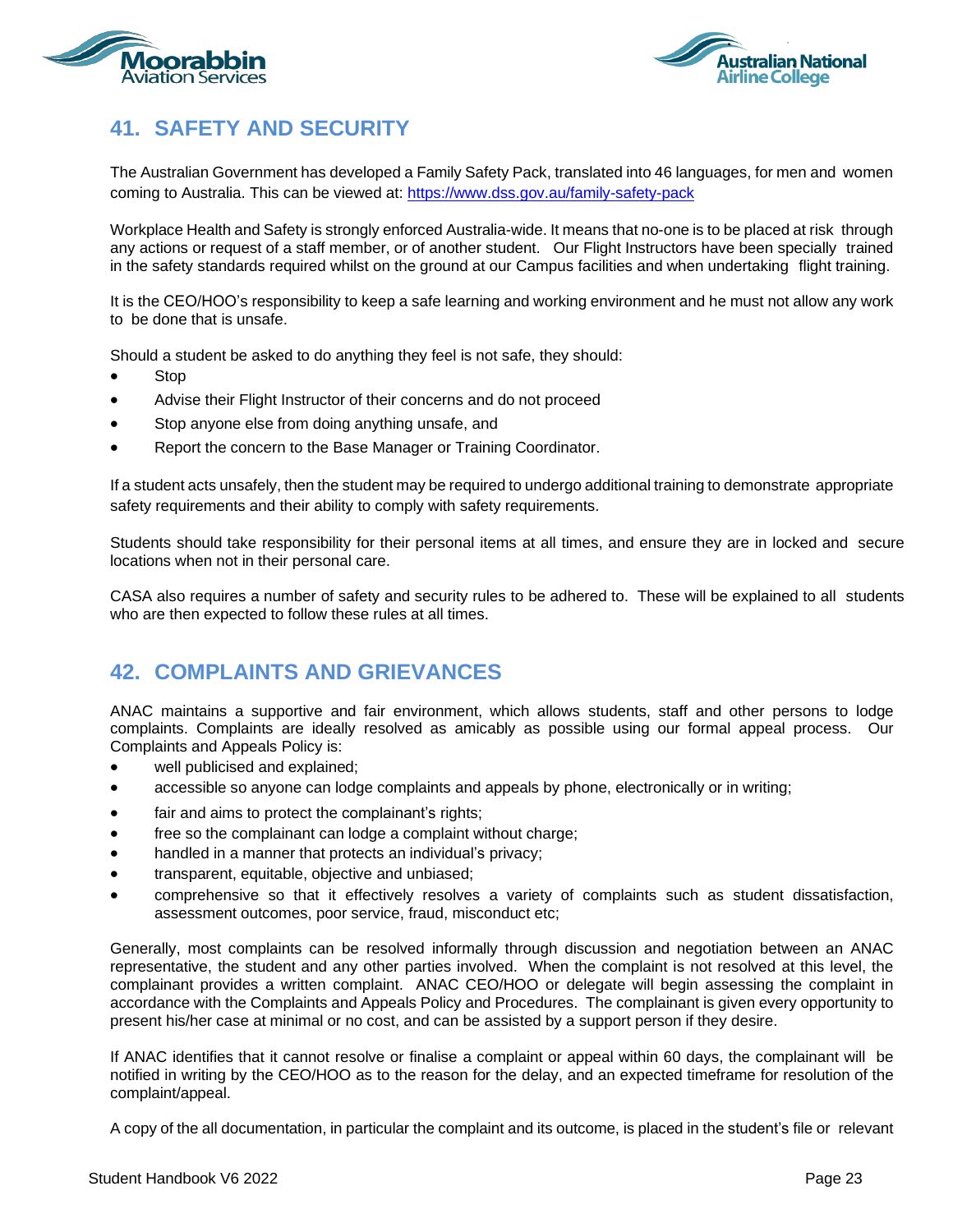



secure complaints file. A copy of the documentation is forwarded to the complainant.

If the complaint relates to a decision to cancel a student's enrolment, ANAC will wait for the internal processes to be completed before proceeding with the cancellation. If the student is not successful in the internal appeals process the student may decide to access external appeals processes. If the student chooses to access our complaints and appeals processes, ANAC will in most cases maintain the student's enrolment while the complaints and appeals process is ongoing. ANAC will not report the student through PRISMS until the appeals process is complete and the decision or recommendation supports ANAC decision to cancel the student.

Where the resolution requires a documented change to policies and procedures, the CEO/HOO notifies the appropriate staff member of the change to ensure that the document is changed accordingly.

In the event that a complaint is substantiated, the CEO/HOO will take prompt and appropriate action to rectify the situation.

Complaints cannot be anonymous because this is considered unfair in that ongoing discussion cannot take place to resolve the issue between both parties. Information submitted to an Flight Instructor or any staff member is treated with respect and taken as an opportunity for improvement to the organisation's practices and Management System. Privacy requirements and student/ individual rights are maintained.

Refer to the full Complaints and Appeals Policy and Procedure provided with the Course Agreement and through the ANAC website.

#### <span id="page-23-0"></span>**Appealing a decision**

If a person is not happy with the decision or outcome of their complaint,, they can appeal the decision within a 20 working day period by lodging a Complaints and Appeals form. The Appellant may request a support person to be present at the discussions. The purpose of an appeal process is to consider whether ANAC has followed its policies and procedures.

Refer to the full Complaints and Appeals Policy and Procedure for full instructions for submitting an Appeal.

Where an appeal has not resulted in a satisfactory outcome, the Appellant can contact one of the following organisations for a review of their complaint.

ASQA through the ASQA complaints hotline: [https://www.asqa.gov.au/complaints,](https://www.asqa.gov.au/complaints)

The Australian Government National Training Complaints Hotline [National Training Complaints Hotline -](https://www.dese.gov.au/national-training-complaints-hotline) Department [of Education, Skills and Employment, Australian Government \(dese.gov.au\)](https://www.dese.gov.au/national-training-complaints-hotline)

The Commonwealth Ombudsman for International Students: Overseas Students - [Commonwealth Ombudsman](https://www.ombudsman.gov.au/How-we-can-help/overseas-students)

All appeals of complaints that are found to be proven must be acted upon through the continuous improvement process to prevent the recurrence of this a problem again

#### <span id="page-23-1"></span>**Appeals against Assessment Decisions**

ANAC maintains a supportive and fair environment, which allows training participants to appeal the results of their assessments and recognition decisions.

Step 1: The student is to discuss the matter with the Flight Instructor and explain the reason why they believe the assessment outcome is unfair. If the discussions do not resolve the issue, then go to Step 2.

Step 2: Lodge a written appeal to the CEO/HOO by completing a Complaints and Appeals form. This form can be obtained from the Base Manage or Training Coordinator.

Step 3: The Base Manager or Training Coordinator will forward the appeal to the CEO/HOO who will commence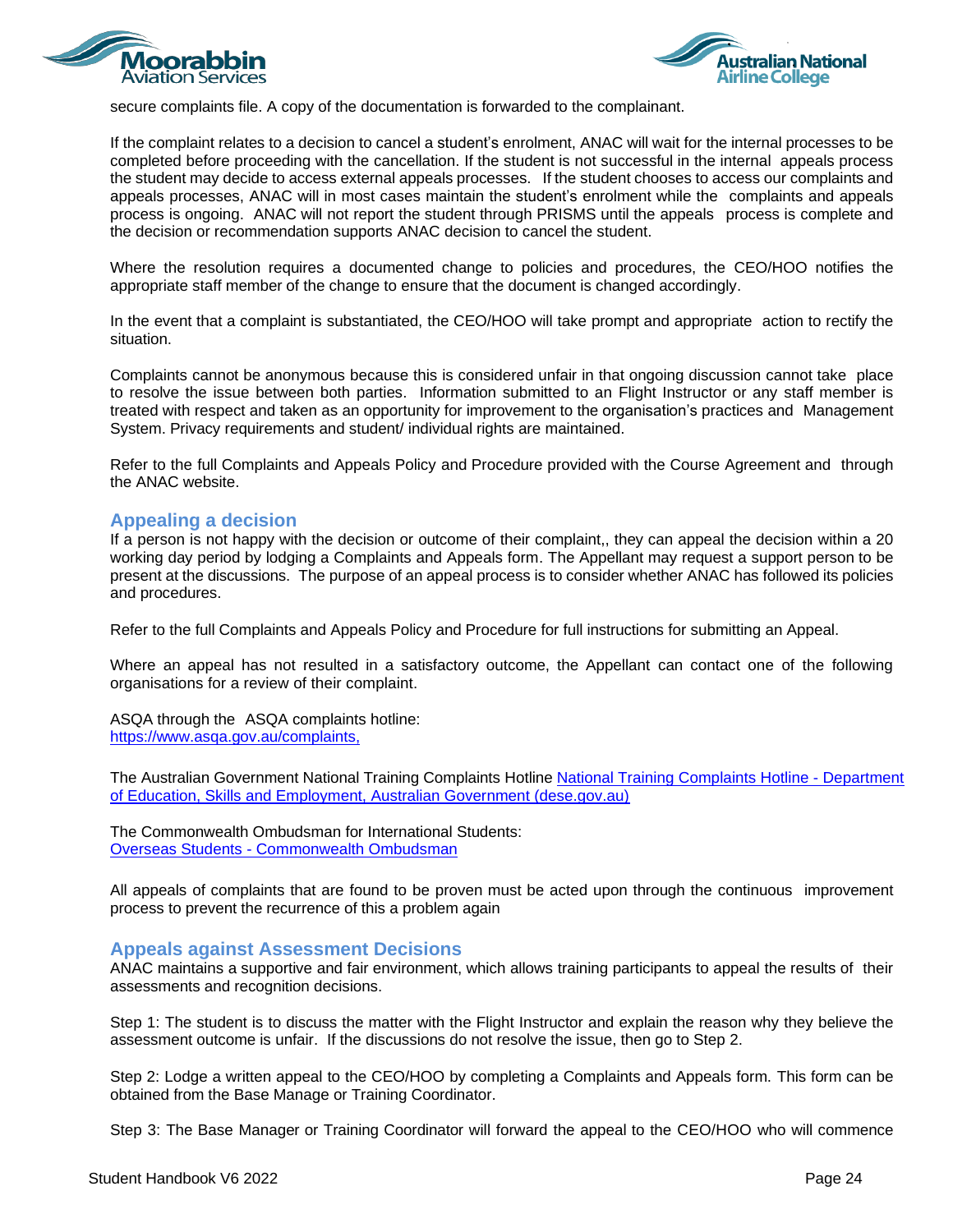



investigation into the matter within 10 working days.

The CEO/HOO will appoint a mutually agreed-upon, qualified and independent assessor to review the records of assessment of the student's competence against the training package requirements. Where insufficient records to determine competence are available, the student may provide additional evidence of competence. The independent assessor's determination is final.

No further internal appeal mechanism exists beyond this point in the process.

# <span id="page-24-0"></span>**43. COURSE GRADUATION**

Once a student has successfully completed all of the units of competency required, the Diploma qualification certificate will be issued within 30 days of the student's full completion of all relevant exams and flight tests. Successful completion may include the addition of any CASA licence tests or ratings issued separately by CASA under CASA rules and regulations.

The documents provided to students at completion of your course are important documents and should be stored carefully. Students may have to present these when applying for courses at any other Registered Training Organisation or for positions within the aviation industry.

#### <span id="page-24-1"></span>**44. INCOMPLETE QUALIFICATIONS**

Students who leave the course after completing a CASA licence phase but without completing the full Diploma course may still be entitled to be issued with a Statement of Attainment.

# <span id="page-24-2"></span>**45. REISSUING QUALIFICATIONS**

Students who need additional copies of their qualification/s, must apply to the CEO/HOO in writing with proof of identity. Charges apply as per the Fees Schedule.

Other people or companies will NOT be able to get a copy of a student's qualification or academic record if they cannot clearly establish that:

- The student has authorised this information to be released
- They are the person or company to whom the information is to be transferred
- That the necessary fee has been paid.

#### <span id="page-24-3"></span>**46. STUDENT FEEDBACK**

ANAC actively wants student feedback and regularly undertakes evaluations of all courses and activities to achieve continuous improvement. Student surveys are conducted at least once a year under the requirements of ASQA. NCVER may also from time to time contact students to survey or enquire about the student's learning experiences at ANAC.

#### <span id="page-24-4"></span>**47. LIVING IN AUSTRALIA**

Australian society values respect for the freedom and dignity of the individual, freedom of religion, commitment to the rule of law, parliamentary democracy, equality of men and women and a spirit of egalitarianism that embraces mutual respect, tolerance, fair play and compassion for those in need and pursuit of the public good.

Australian society values equality of opportunity for individuals, regardless of their race, religion or ethnic background. The Australian Government website, Study in Australia, is a good place to start with gaining an understanding of life in Australia as a visiting student. <https://www.studyinaustralia.gov.au/>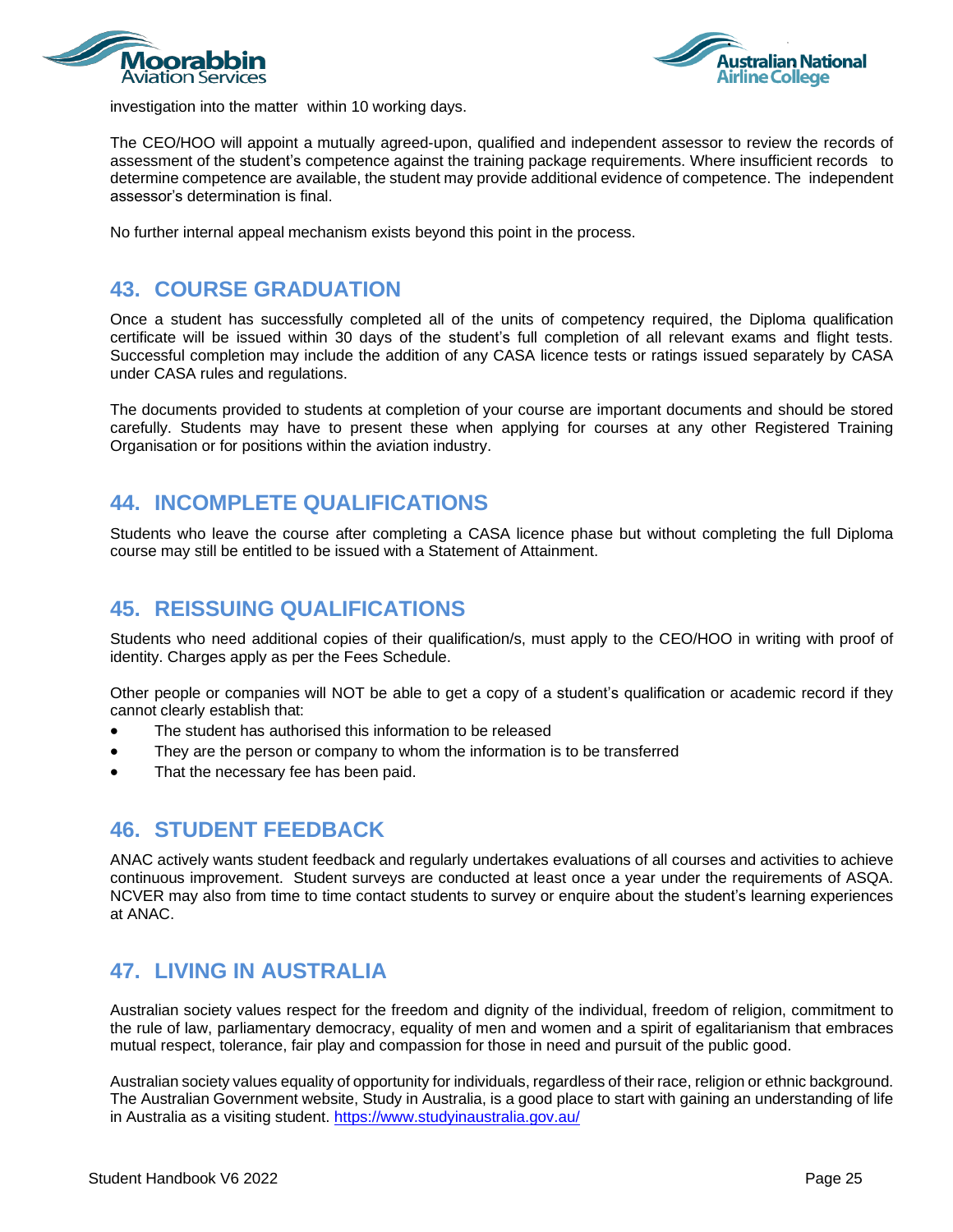<span id="page-25-0"></span>



#### **Distances**

Australia is a big country, so it is recommended that students intending to take road trips should carefully check distances and times on a GPS,

Some examples of driving times not including stops are below, with more available on the Travel Safely in [Australia](https://www.infrastructure.gov.au/infrastructure-transport-vehicles/road-transport-infrastructure/safety/publications/2006/travelsafe_map) [website:](https://www.infrastructure.gov.au/infrastructure-transport-vehicles/road-transport-infrastructure/safety/publications/2006/travelsafe_map)

Melbourne to Sydney: 11 hours Sydney to Brisbane 11 hours Sydney to Cairns: 30 hours Sydney to Adelaide: 18 hours Melbourne to Adelaide: 9 hours

#### <span id="page-25-1"></span>**General Safety Tips:**

Australia is known as a relatively safe and friendly country; however, visitors to Australia should still use common sense during their stay. By following common sense and best practices safety and good healthy can be achieved. Some Safety tips for students include:

- In case of any emergency to self or others, the Australian emergency phone number is triple zero **000**
- Checking that accommodation has appropriate fire safety including working fire alarms
- Lock and secure living areas before leaving or sleeping
- Lock all vehicles, car or bike, when leaving them unattended
- Keep all valuables in a safe secure location and do not leave them easily visible in cars or other locations
- Stay in a group when out after dark and watch out for friends and mates
- Use a hat and sunscreen when outdoors, especially in summer, to avoid sunburn or heat-stroke
- Only swim between the red and yellow flags on patrolled beaches, or in pools where there is a lifeguard or others watching out for swimmers' safety.
- Do no swim at unpatrolled beaches.
- If driving in Australia, be sure to know the road rules for each State as they do differ from State to State
- Do not drive under the influence of drugs or alcohol and do not go as a passenger with a driver under influence
- Drink plenty of water on very hot days
- If travelling in bush areas, be aware of any fire warnings.

There is an extensive system of public transport in Australian capital cities. Public transport is not free in Australia and fares must be paid before taking a journey on a bus, train, tram and ferry. Some taxi drivers late at night may also request up-front payment before travel. Melbourne has an extensive network of trains, trams and buses. Travelers will require a MYKI card to travel on public transport in Victoria, except in the very central business district where trams are free. <https://www.ptv.vic.gov.au/tickets/myki/buy-a-myki/>

There are taxi and a sky bus services at Melbourne airport. The sky bus carries travellers to the city centre at Southern Cross Railway Station. Taxis are also located near to railway stations and international hotels. A taxi is available for hire when the 'TAXI' sign on top of the taxi is lit.

#### <span id="page-25-2"></span>**Shopping**

The main retail and department stores are open from 9.00am to 5.30pm Monday to Friday. There is late night shopping on Thursday nights to about 9.00pm depending on the location. On Saturday, many stores in larger shopping complexes are open from 9.00am to 5.00pm. On Sunday, the main department stores and some smaller retail outlets are open. Some supermarkets are open longer hours. Check with the stores for other special opening times.

#### <span id="page-25-3"></span>**Food**

Australia is a multicultural society and most food from around the world are readily available. There are many speciality stores where specific ingredients can be purchased. The main supermarkets are Coles, Woolworths and IGA and some smaller 7-eleven stores. Shopping is also available online at Coles and Woolworths supermarkets. Food markets are also located in the major cities. Many fast-food outlets provide home delivery.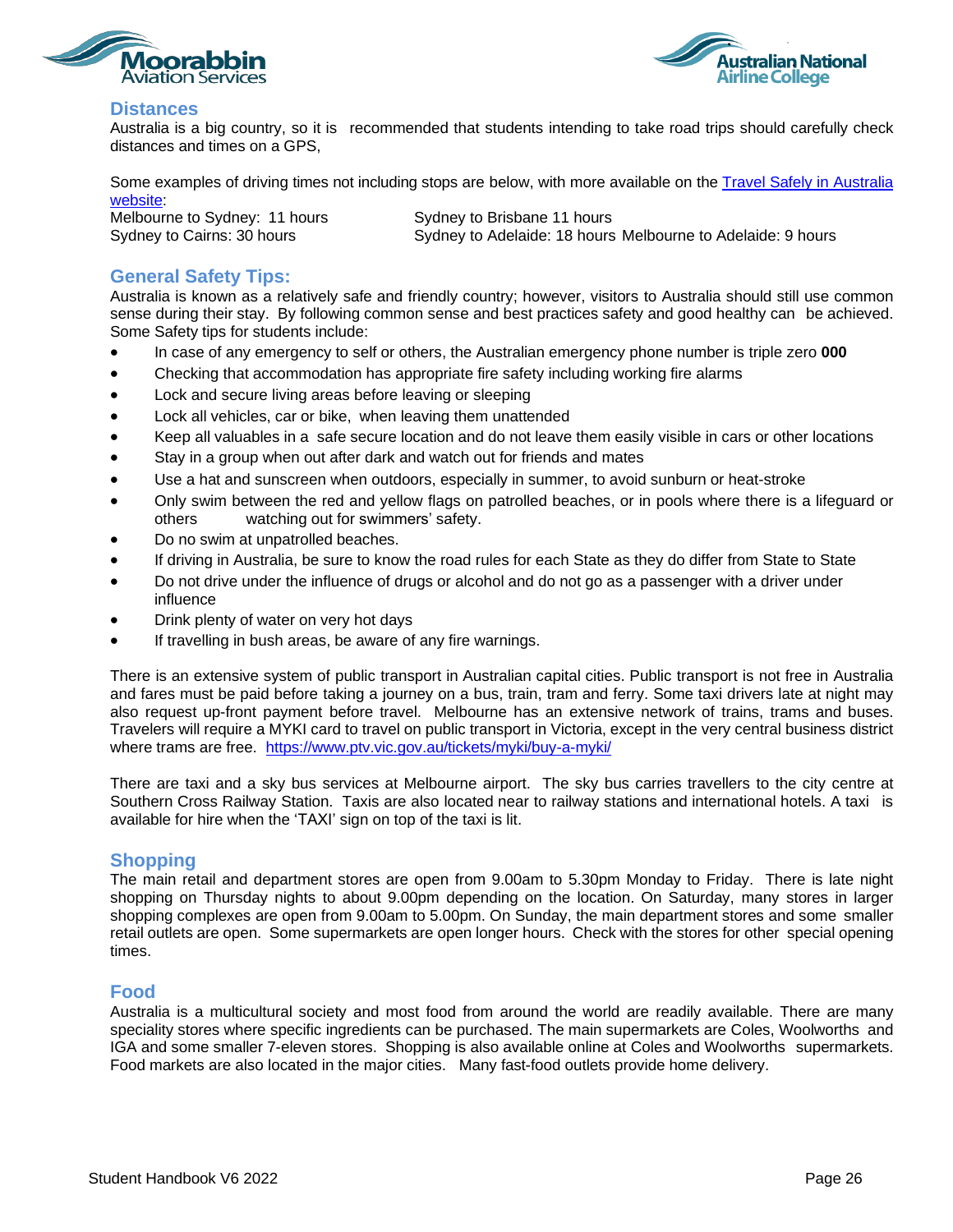<span id="page-26-0"></span>



#### **Business Hours**

Most commercial business hours in Australia are 9.00am till 5.00pm from Monday to Friday only. ANAC however operates seven-days a week from early morning and sometimes till well after 5.00pm depending upon weather conditions for flying, student flying requirements and Flight Instructor availability.

#### <span id="page-26-1"></span>**Telephone**

Over 80% of people in Australia use mobile phones. A few still have landline phones. In April 2021 there were 40 mobile phone providers listed in Australia. Students are advised to do their own research into which provider meets their own phone call and data download requirements.

Overseas calls are generally an additional charge depending on the mobile phone plan. If you intend making a lot of overseas calls, ensure you understand the charges. To make an overseas call you only need three things

You only need three things to call an overseas number. The exit code, the destination country code, and the phone number. Australia's exit code is 0011 or on a mobile press 0 to dial +, followed by the code of the country you are calling, and then the number you are calling.

There are other ways to make overseas calls, some of which are free. Students need to research the various types of apps, for example, whether the receiver of the call also needs the same app.

There are approximately 15,000 public payphones located in public areas where people may need to make a call and don't have access to their own phones.

#### <span id="page-26-2"></span>**Vehicle Driver Guidelines**

You can drive in Australia with your overseas driver's licence as long as you obey all the conditions on your licence as well as the local laws. The rules can be a little different from one state to another, so check the state guidelines for the area you intend to visit. Vehicles are driven on the left-hand side of the road. Seat belts must be worn at all times by all people in the vehicle. Speed limits are enforced and heavy fines are imposed for drivers exceeding the speed limits. Driving with blood alcohol content of 0.05% or above is against the law. Provisional drivers ("P" plates must displayed at all times on the front of the car & the rear when driving) hold a probationary licence. Provisional drivers must not drive unless they have 0.0% blood alcohol level. Other conditions apply.

An international driver's licence is valid in Australia. It is important to understand the Australian road rules and traffic signs before beginning to drive. For some more information have a look at [AustraliaYourway.](https://australiayourway.com/driving-in-australia/)

Students who have a driver's licence and plan to use a car, motorbike or scooter, may wish to join the roadside assistance group. RACV in [Victoria.](https://www.racv.com.au/?&cmpid=mem:members:sem&gclid=CMPGwpTHkvMCFQbBjgodKXsDUA&gclsrc=ds) provide free 24-hour emergency service for members, car insurance and for a fee they will inspect and report on a second-hand vehicle for a potential purchaser.

#### <span id="page-26-3"></span>**Working while studying**

Student visas are subject to **[condition](https://immi.homeaffairs.gov.au/visas/already-have-a-visa/check-visa-details-and-conditions/see-your-visa-conditions) 8104 or 8105**, which allow limited work in Australia. Under these conditions: you (and your dependants, if any) can only work after you have commenced your course. You (and your dependants, if any) must adhere to the work hour restrictions set out in your visa conditions. Under condition 8104 you can work up to 40 hours per fortnight (14 days). During unusual times (for example, during COVID restrictions within Australia) the Australian Government may announce variations to these conditions. More information is available on the [Department of Home Affairs website for the 8104](https://immi.homeaffairs.gov.au/visas/already-have-a-visa/check-visa-details-and-conditions/see-your-visa-conditions) and 8105 restrictions..

Students work hours must not interfere with their course timetable or course progress. If the course includes a recognised vacation period, students may work more than 40 hours per fortnight during this period.

All workers in Australia have rights and protections at work. The Fair Work Ombudsman's website provides a range of information to assist workers, including information specific to Visa holders: [Welcome to the Fair Work](https://www.fairwork.gov.au/)  [Ombudsman website](https://www.fairwork.gov.au/)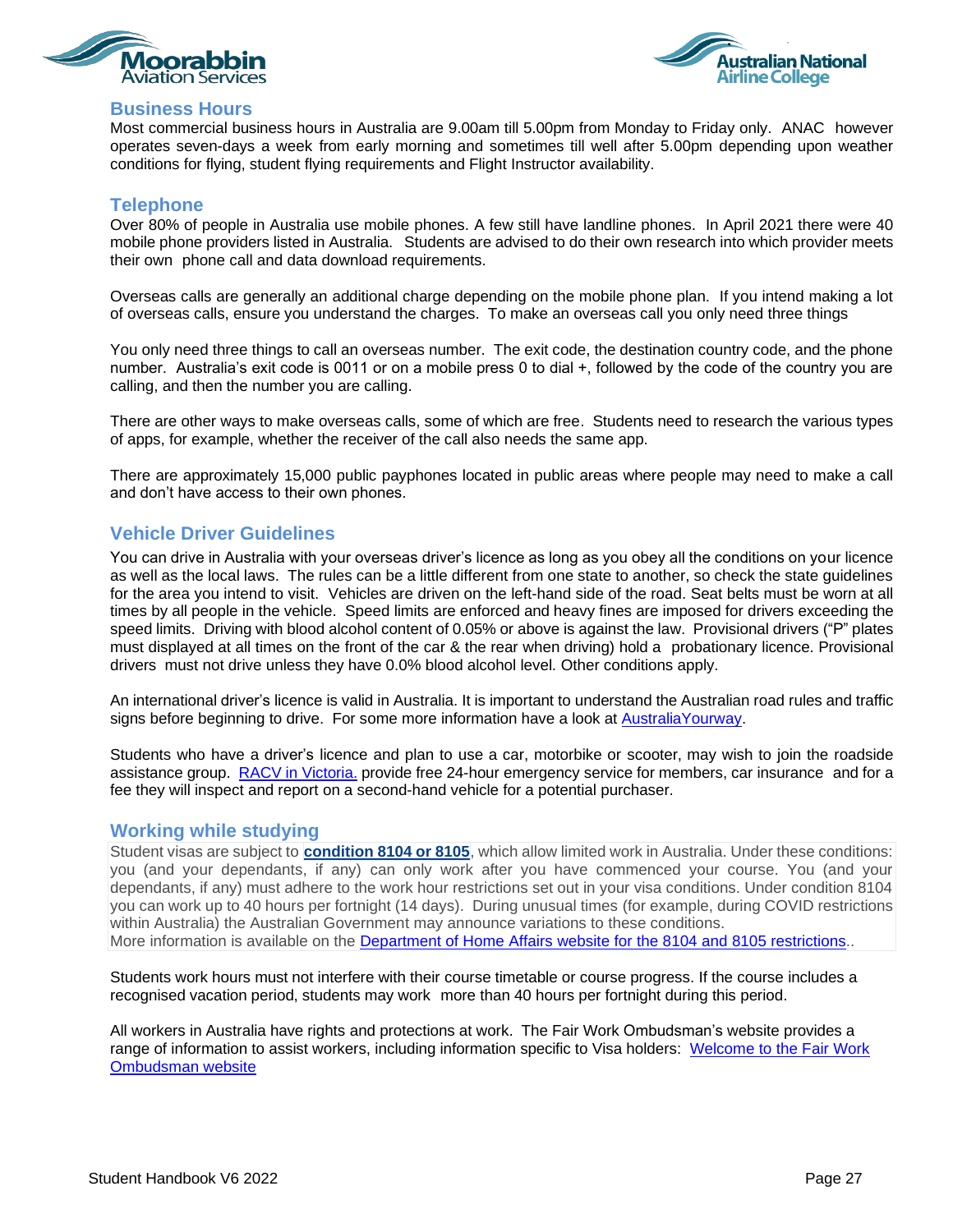<span id="page-27-0"></span>



#### **Banking & Currency**

International students can use a **bank account** for paying bills, international money transactions, and managing their student accommodation in Australia. There are three types of international student bank accounts available: Transaction account, Savings account, and Student account. To open an account International Students will need to have their Electronic Confirmation of Enrolment (ECoE), passport, Letter of Offer and other forms of identification. Students may also need an Australian Tax File Number.

For information about banking and banking accounts in Australia, refer to the Study in Australia Banking web page: <https://www.studyinaustralia.gov.au/english/live-in-australia/banking>

the Mozo website for International Student Banking 101

<https://mozo.com.au/students/planning-on-studying-in-australia-international-student-banking-101> and [Oz Studies](https://www.ozstudies.com/blog/study-australia/tips-on-international-student-banking-in-australia#:~:text=International%20students%20can%20use%20a%20bank%20account%20for,available%3A%20Transaction%20account%2C%20Savings%20account%2C%20and%20Student%20account.) Most banks are open during the week from 9:00am to 4:00pm. ATMs are available 24 hours per day at most branches. Students can set up a bank account before or after arriving in Australia.

Always keep credit or debit card personal identification number (PIN) secure and NEVER keep it with the card.

#### <span id="page-27-1"></span>**Australian Tax File Number (TFN)**

Students enrolled to study in Australia in a course that lasts six months or more are generally regarded as Australian residents for tax purposes. Students also need an Australian Tax File Number (TFN) if they are going to be undertaking work in Australia. Information about getting a TFN is on the Australian Tax Office Studying in Australia web page: Studying in Australia | Australian Taxation Office (ato.gov.au)

#### <span id="page-27-2"></span>**Australian myGov account**

You will very likely need to create and sign into your person myGov account. This will allow you to manage taxation and superannuation when you are working. More information is available on [How to creae and myGov](https://tv.ato.gov.au/ato-tv/media?v=bd1bdiubfo8e4m) account and link to the ATO (Australian Tax Office).

#### <span id="page-27-3"></span>**Budgeting**

Advice about living on a student budget is available from the Australian Government's [MoneySmart](http://www.moneysmart.gov.au/) website. <https://moneysmart.gov.au/>

#### <span id="page-27-4"></span>**Money Exchange**

To exchange money, students must have their passport. Money can be exchanged at banks, major hotels, airports, and at one of the many specialist money exchange specialists. You may find information on the [currency shop website](https://www.thecurrencyshop.com.au/currency-exchange) will help you understand more about money exchange.

#### <span id="page-27-5"></span>**Accommodation**

ANAC does not arrange student accommodation. There are a number of accommodation options for students studying with ANAC. These include: Urbanest: [www.urbanest.com.au](http://www.urbanest.com.au/)

Student Housing Australia: [www.sha.com.au](http://www.sha.com.au/) Youth Hostels Australia: [www.yha.com.au](http://www.yha.com.au/)

Students Homestay Networking: <https://www.homestaynetwork.org/>

Student accommodation in Melbourne: <https://www.student.com/au/melbourne> Scape in Melbourne: <https://www.scape.com/en-au/student-accommodation/melbourne> Tenants Tenants Victoria – Student Housing: Home - [Tenants Victoria](https://tenantsvic.org.au/)

Homestay is a very good option for students new to Australia. The Study in Australia government website provides some further useful information: [https://www.studyinaustralia.gov.au/english/live-in-](https://www.studyinaustralia.gov.au/english/live-in-australia/accommodation) [australia/accommodation](https://www.studyinaustralia.gov.au/english/live-in-australia/accommodation)

Many students like to share an apartment or house. To find out more about renting a studio or larger apartment, search the Real Estate advertisements for rentals: [www.domain.com.au](http://www.domain.com.au/) and [www.realestate.com.au,](http://www.realestate.com.au/)

#### <span id="page-27-6"></span>**Schooling**

Students who have school age dependents are required to send them to school. In Australia, there are choices between public schools, private schools and religious schools. School fees will apply in most cases, so check with the school of choice for their fees. Please check the phone listings for school options and/or ask ANAC staff for local school information.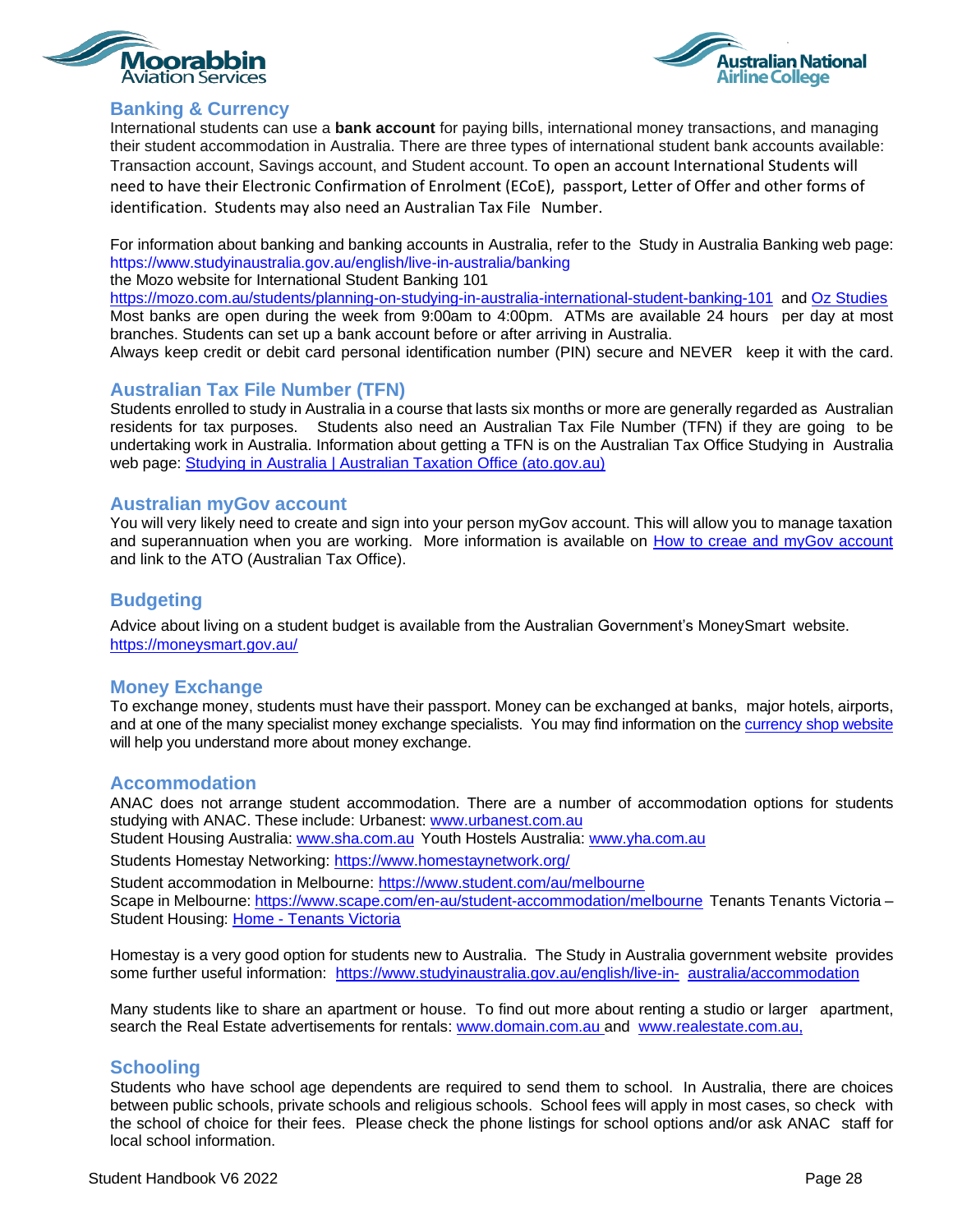<span id="page-28-0"></span>



#### **Cost of Living**

Study Australia provides helpful information about the cost of living for international students living in Australia. [Education and living costs in Australia \(studyaustralia.gov.au\)](https://www.studyaustralia.gov.au/english/live-in-australia/living-costs)

# <span id="page-28-1"></span>**48. AUSTRALIAN HEALTH INFORMATION**

#### <span id="page-28-2"></span>**Overseas Health Cover**

[Under Student Visa condition 8501](https://immi.homeaffairs.gov.au/visas/already-have-a-visa/check-visa-details-and-conditions/see-your-visa-conditions?product=500) International students are required to pay for and maintain adequate Overseas Student Health Cover (OSHC). Study Australia provides information about this. [Insurance | Overseas Student](https://www.studyaustralia.gov.au/english/live-in-australia/insurance#:~:text=Overseas%20Student%20Health%20Cover%20International%20students%20undertaking%20formal,hospital%20treatment%2C%20ambulance%20cover%20and%20limited%20pharmaceuticals%20%28medicines%29.)  [Health Cover \(OSHC\) \(studyaustralia.gov.au\)](https://www.studyaustralia.gov.au/english/live-in-australia/insurance#:~:text=Overseas%20Student%20Health%20Cover%20International%20students%20undertaking%20formal,hospital%20treatment%2C%20ambulance%20cover%20and%20limited%20pharmaceuticals%20%28medicines%29.)

Please read carefully (or have explained) the overseas health insurance policy you choose so as to avoid any confusion and/or difficulty.

Let us know if we can be of assistance regarding OSHC. Students must notify their OSHC provider of any changes of address or if husband, wife or children are joining them in Australia for the duration of their stay. This will require a change to family cover. When visiting any medical service in Australia, the student must show their OSHC membership card every time.

#### <span id="page-28-3"></span>**Medical Care**

OSHC helps pay for the doctors, hospitals, emergency ambulance transport and prescribed medicines. Registered doctors are usually located in a medical centres, which is separate to the hospital. When a student is visiting a doctor and this means that their study timetable cannot be complied with, it is essential that the student requests and obtains a medical certificate.

Doctors are usually open during business hours in Australia. Outside of normal business hours, some Medical centres are open 24 hours per day where doctors are on duty at all times in these centres. Unless the illness seems serious or urgent, firstly visit a local doctor. However, if it is considered serious or urgent then it is best to attend an emergency ward of a hospital.

Patients must see a doctor first to get a referral to a specialist. Check with the OSHC provider to see which specialist services are covered. Most doctors require payment at the time of the visit and provide a receipt which is sent or emailed to the OSHC provider for refund of the covered part of the costs.

**Public Hospitals** are operated by the government. Check the OSHC insurance policy on how much and for what services it covers payment.

**Private Hospitals** are operated on a commercial basis:. Check the OCHC insurance policy on how much and for what services are covered if a doctor or specialist suggests treatment in a private hospital. Most private hospitals charge more than the public hospitals.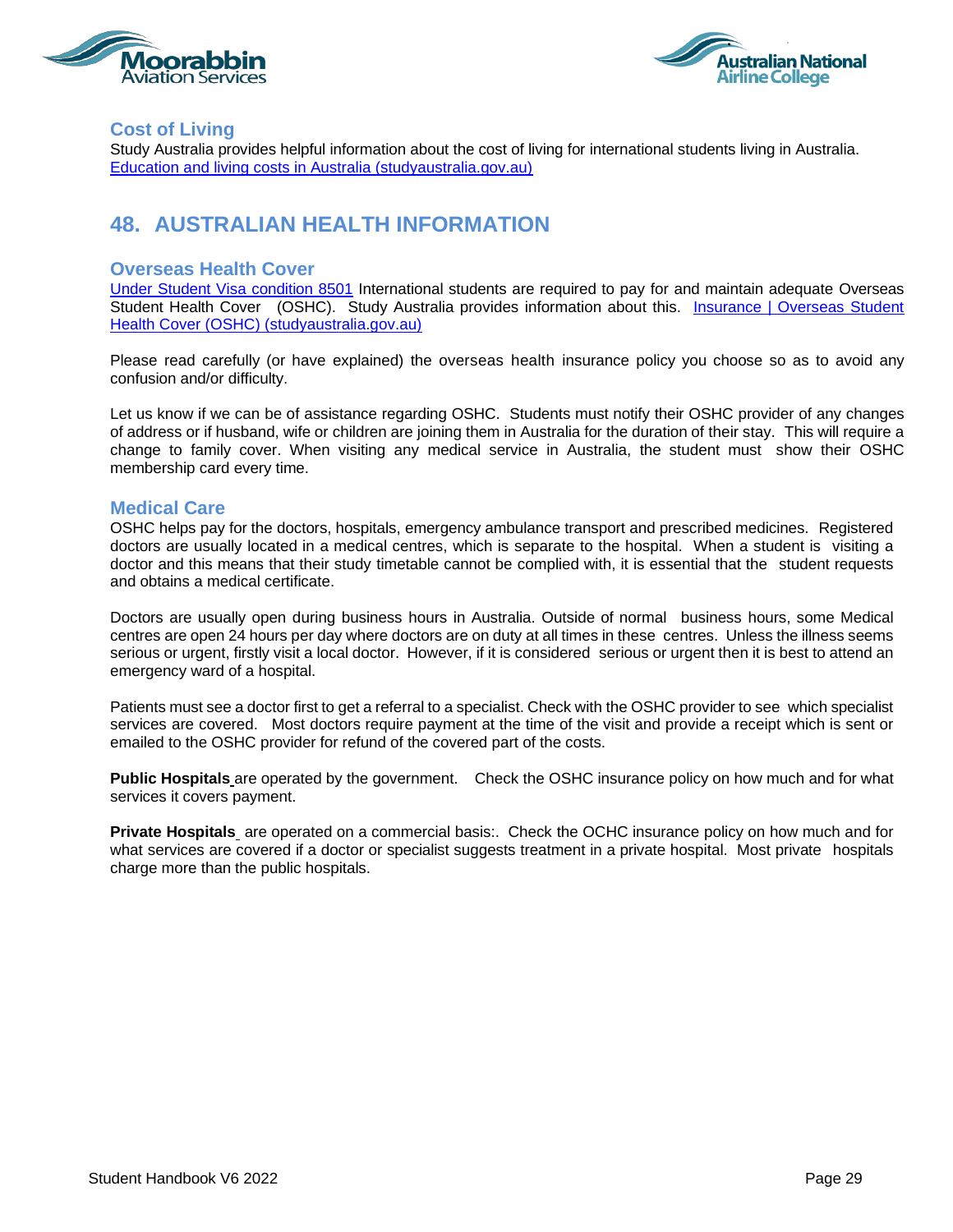<span id="page-29-0"></span>



# **49. ADDITIONAL SUPPORT AND EMERGENCY SERVICES**

In the table below there are phone numbers for emergency and welfare support organisation which provided a variety of support services. This is a guide to the types and locations of some services students may find helpful during their stay in Victoria Australia. It is suggested that students add other services and contacts they find useful or may need to contact in the future in the table on the following page.

| <b>Service Provider</b>                                     | <b>Phone</b> |
|-------------------------------------------------------------|--------------|
| If a life is in danger under any situation - Triple Zero    | 000          |
| International Students Hotline (Mon-Fri 8am to 6pm)         | 1800 778 839 |
| Poisons Information Hotline 24/7 hotline                    | 13 11 26     |
| Victoria Legal Aid                                          | 03 9269 0600 |
| Crisis accommodation                                        | 1800 825 955 |
| Lifeline crises support and suicide prevention              | 13 11 14     |
| Suicide Helpline                                            | 1300 651 251 |
| <b>Beyond Blue</b>                                          | 1300 224 636 |
| Translating & Interpreting Service - Telephone (24 hrs)     | 131 450      |
| <b>Reading Writing Hotline</b>                              | 1300 655 506 |
| <b>Financial Counselling Victoria</b>                       | 1800 007 007 |
| <b>National Debt Hotline</b>                                | 1800 007 007 |
| Victoria's Responsible Gambling Foundation Helpline         | 1800 858 858 |
| Alcohol & Drug Information Service Directline               | 1800 888 236 |
| <b>Family Drug Support</b>                                  | 1300 368 186 |
| Alcoholics Anonymous (AA)                                   | 1300 222 222 |
| Grow (Mental Health Support)                                | 1800 558 268 |
| Family Relationships Advice Line                            | 1800 050 321 |
| Domestic Violence Line (24 hrs)                             | 1800 656 463 |
| 1800RESPECT National Sexual Assault,                        | 1800 737 732 |
| Domestic Family Violence Counselling Service                |              |
| Women's Legal Service Victoria -                            | 1800 133 302 |
| Family Planning Victoria                                    | 03 9257 0100 |
| <b>Australian Red Cross</b>                                 | 1800 733 276 |
| St Vincent de Paul Welfare Enquiries                        | 1800 305 330 |
| MensLine Australia (24hrs)                                  | 1300 789 978 |
| Victorian Ombudsman                                         | 1800 806 314 |
| Commonwealth Ombudsman for International<br><b>Students</b> | 1300 362 072 |
| <b>Tuition Protection Service (TPS)</b>                     | 1300 980 434 |
| <b>Salvation Army</b>                                       | 03 8872 6400 |
| <b>State Emergency Services (SES)</b>                       | 132 500      |
| Energy & Water Ombudsman Victoria                           | 1800 500 509 |
| Moorabbin Police Station                                    | 03 9556 6565 |
| Moorabbin Hospital                                          | 03 9928 8111 |
| Aust-Chine Chinese Medical Centre Moorabbin                 | 03 9557 9807 |
| Consumer Affairs Victoria                                   | 1300 558 181 |
| Victims of Crime Support Agency                             | 1800 819 817 |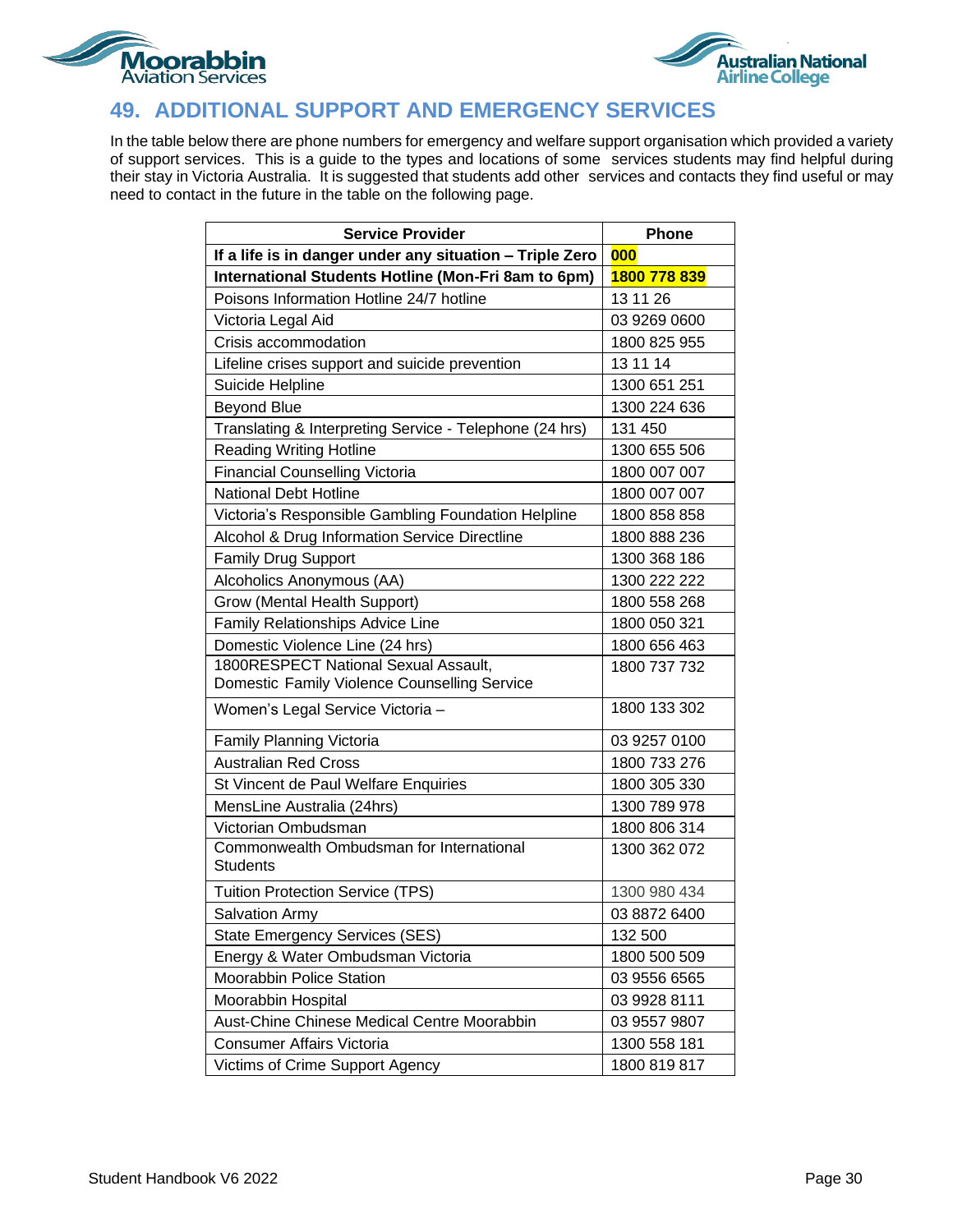<span id="page-30-0"></span>



The table below is provided for you to add your own service providers. It is also a good idea to add some of the above contacts and your own personal services to your phone contacts.

| <b>Service Provider</b> | Phone |
|-------------------------|-------|
|                         |       |
|                         |       |
|                         |       |
|                         |       |
|                         |       |
|                         |       |
|                         |       |
|                         |       |
|                         |       |
|                         |       |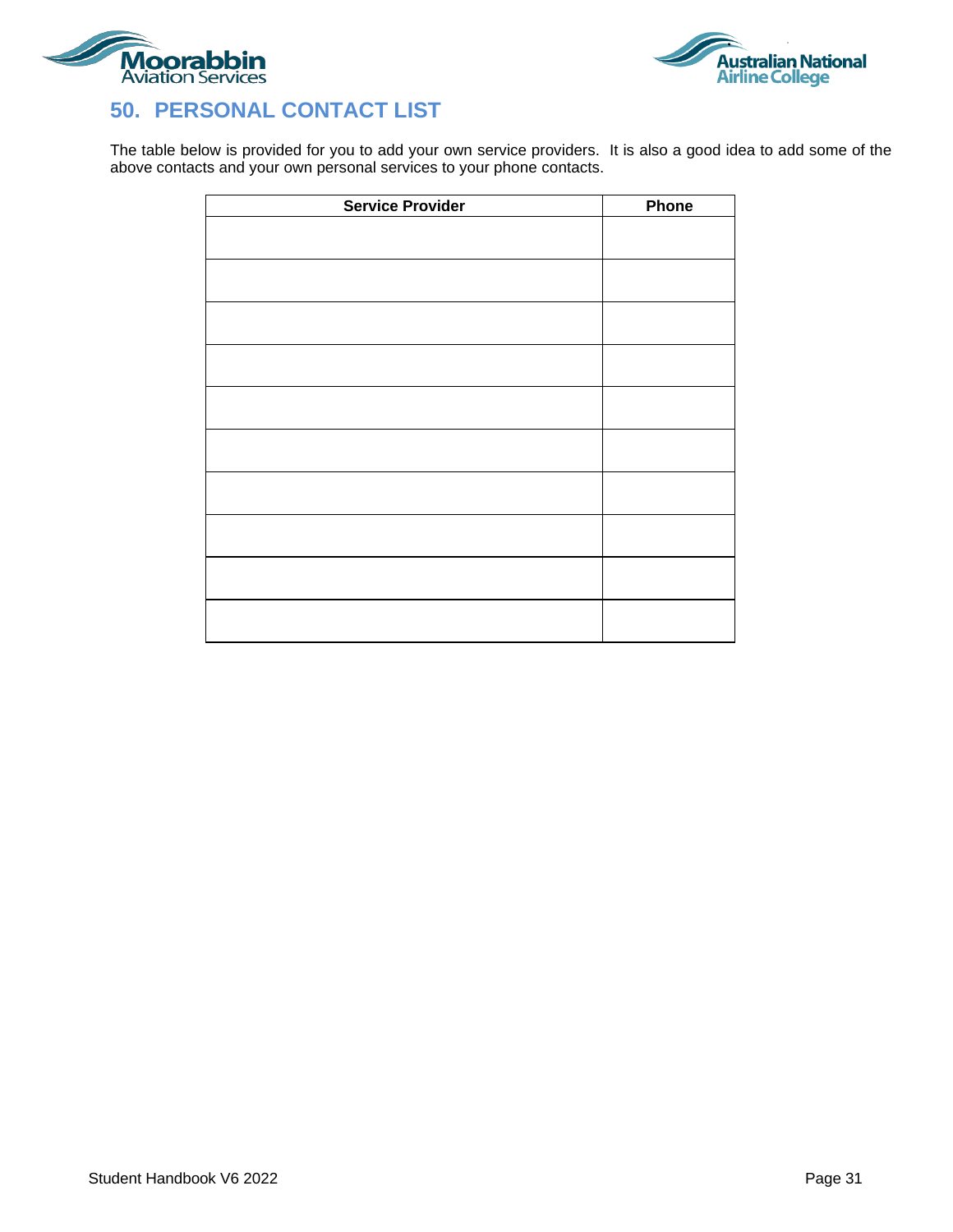<span id="page-31-0"></span>



# **51. TALENT AND MEDIA RELEASE FORM**

| First Name:                                                                                                                                                                                                                                                                               |                         | Family Name: ________ |                                         |
|-------------------------------------------------------------------------------------------------------------------------------------------------------------------------------------------------------------------------------------------------------------------------------------------|-------------------------|-----------------------|-----------------------------------------|
| I am Staff/Contractor L                                                                                                                                                                                                                                                                   | $I$ am a Student $\Box$ |                       | $\Box$ am a member of the public $\Box$ |
| Date of Consent                                                                                                                                                                                                                                                                           |                         |                       |                                         |
| I understand that whilst I am engaged in activities with Moorabbin Aviation Services Pty Ltd trading as<br>Australian National Airline College, my photo may be taken by persons authorised by the college to do<br>so. Photos may be of me as an individual or as part of a group photo. |                         |                       |                                         |
| These photos may be used for identification purposes, may be posted to official social media (e.g.<br>Moorabbin Aviation Facebook page or Website and ANAC website) or may be used as part of other<br>forms of college advertising and promotion.                                        |                         |                       |                                         |
| I hereby consent to the use of my photo for these purposes. YES □                                                                                                                                                                                                                         |                         |                       | NO <sub>1</sub>                         |
| I understand that Moorabbin Aviation Services Pty Ltd trading as Australian National Airline College has<br>the right to use any testimonial or comment regarding my association with the college that I personally<br>provide, including comments I post on social media.                |                         |                       |                                         |
| I hereby consent to the use of my personally provided testimonials and comments regarding my<br>association with the college                                                                                                                                                              |                         | YES O                 | NO <sub>1</sub>                         |
|                                                                                                                                                                                                                                                                                           |                         |                       |                                         |

Consenter's Signature: ………………………………………………………………

*MAS Office Use:* 

*This consent is to be saved on the appropriate file (Staff file, Student file or Publicity File*